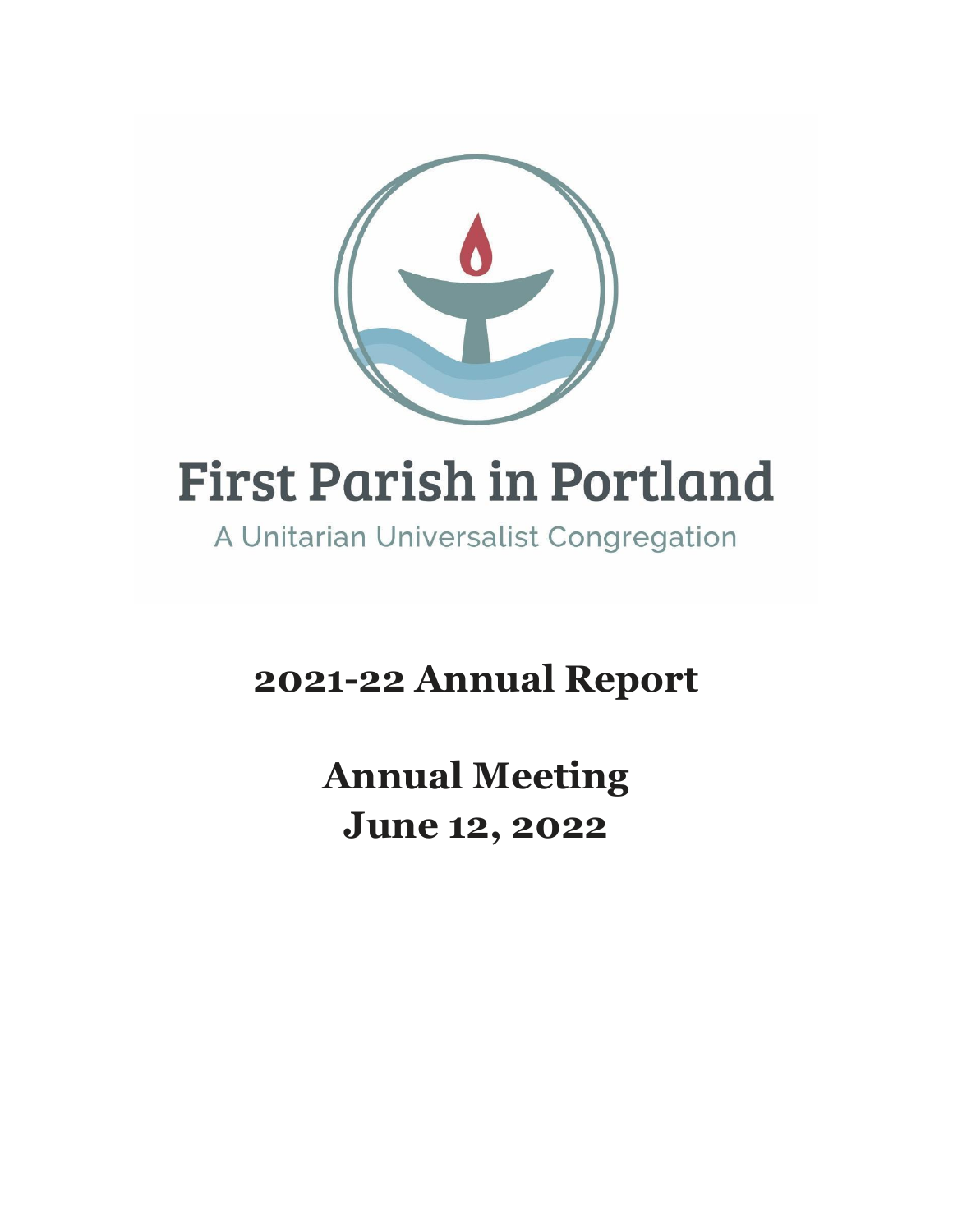# Table of Contents

| <b>First Parish Mission &amp; Principles</b>     | 3  |
|--------------------------------------------------|----|
| <b>Annual Meeting Rules of Procedure</b>         | 4  |
| <b>Annual Meeting Agenda</b>                     | 5  |
| Minutes of 2021 Annual Meeting                   | 6  |
| <b>Governing Board Report</b>                    | 12 |
| <b>Board of Trustees Report</b>                  | 15 |
| <b>Ministry Leadership Team Report</b>           | 16 |
| <b>Buildings and Grounds Committee Report</b>    | 17 |
| <b>Chalice Groups Report</b>                     | 17 |
| <b>Membership Committee Report</b>               | 18 |
| <b>Pastoral Care Team Report</b>                 | 18 |
| <b>Safe Congregation Committee Report</b>        | 19 |
| <b>Library Committee Report</b>                  | 19 |
| <b>Pageant Committee Report</b>                  | 20 |
| <b>Personnel Committee Report</b>                | 20 |
| <b>Faith-in-Action Committee Report</b>          | 21 |
| <b>Racial Justice Team Report</b>                | 22 |
| <b>Youth and Family Outreach Report</b>          | 23 |
| <b>Finance and Stewardship Committees Report</b> | 25 |
| <b>Music Committee Report</b>                    | 26 |
| <b>Faith Formation Committee Report</b>          | 27 |
| <b>Communications Team Report</b>                | 28 |
| Director of Faith Formation's Report             | 29 |
| <b>Membership Coordinator's Report</b>           | 31 |
| <b>Sexton's Report</b>                           | 33 |
| <b>Congregational Administrator's Report</b>     | 34 |
| <b>Interim Minister's Report</b>                 | 37 |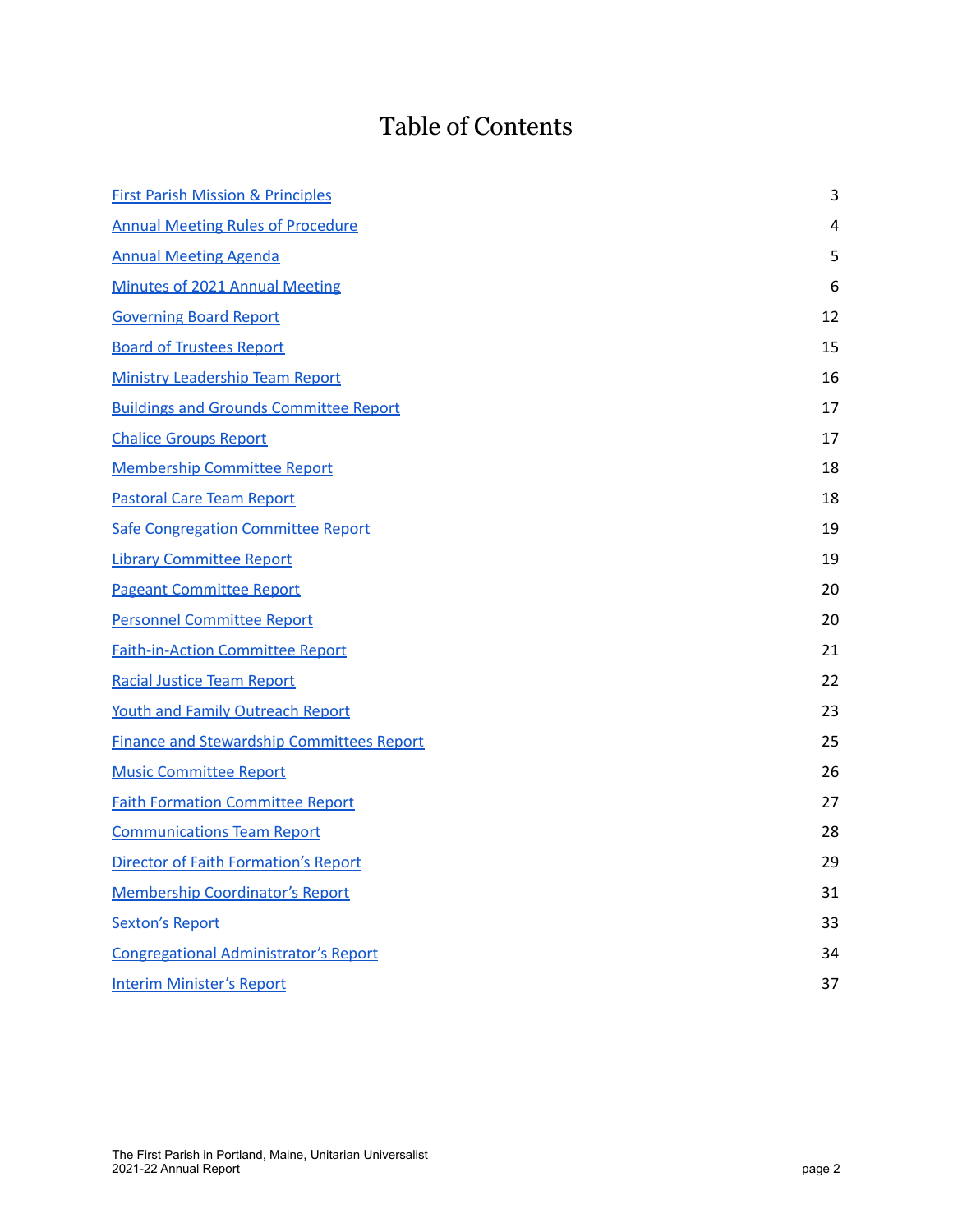# **First Parish Mission & Principles**

### <span id="page-2-0"></span>**The First Parish in Portland, Maine, Unitarian Universalist strives to manifest its mission to:**

Nurture the spirit, Grow in community, and Help heal the world.

#### **We affirm and promote the seven Unitarian Universalist principles:**

- The inherent worth and dignity of every person;
- Justice, equity and compassion in human relations;
- Acceptance of one another and encouragement to spiritual growth in our congregations;
- A free and responsible search for truth and meaning;
- The right of conscience and the use of the democratic process within our congregations and in society at large;
- The goal of world community with peace, liberty, and justice for all;
- Respect for the interdependent web of all existence of which we are a part.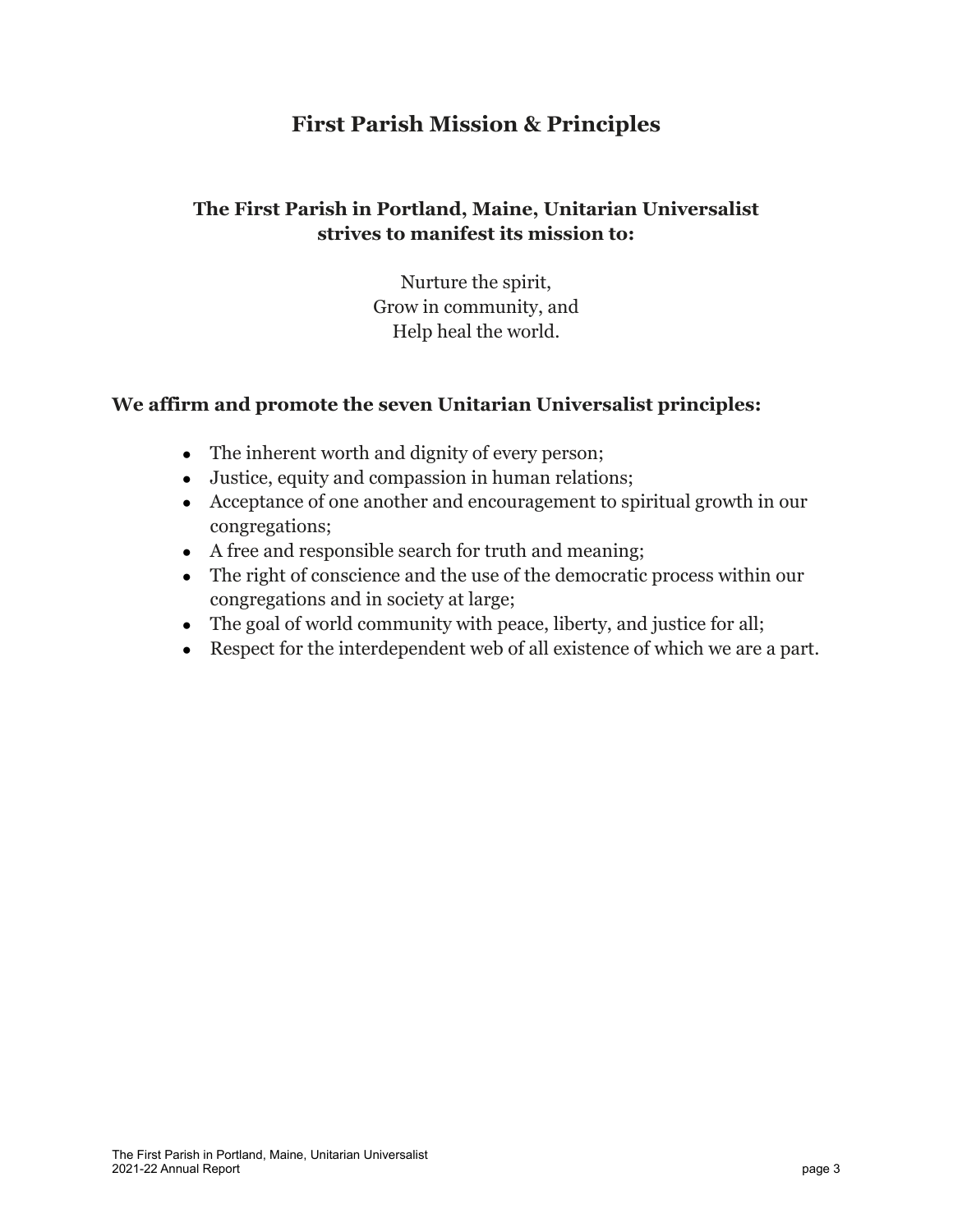## <span id="page-3-0"></span>**THE FIRST PARISH IN PORTLAND, UNITARIAN UNIVERSALIST**

# **Annual Meeting Rules of Procedure**

| Rule 1 | These Rules of Procedure shall not be amended<br>or suspended during the course of the meeting,<br>except by a two-thirds vote.                                                           |
|--------|-------------------------------------------------------------------------------------------------------------------------------------------------------------------------------------------|
| Rule 2 | The order of the Agenda, as adopted at the<br>beginning of the meeting, shall not be amended<br>during the course of the meeting.                                                         |
| Rule 3 | All matters not covered by these Rules of<br>Procedure or the by-laws of The First Parish in<br>Portland, Maine, Unitarian Universalist, shall<br>be governed by Robert's Rules of Order. |
| Rule 4 | Any motion must be presented in writing via<br>the chat function (via Zoom) whenever<br>possible.                                                                                         |
| Rule 5 | Each speaker from the floor, whether member<br>or non-member, may speak for up to three<br>minutes per issue.                                                                             |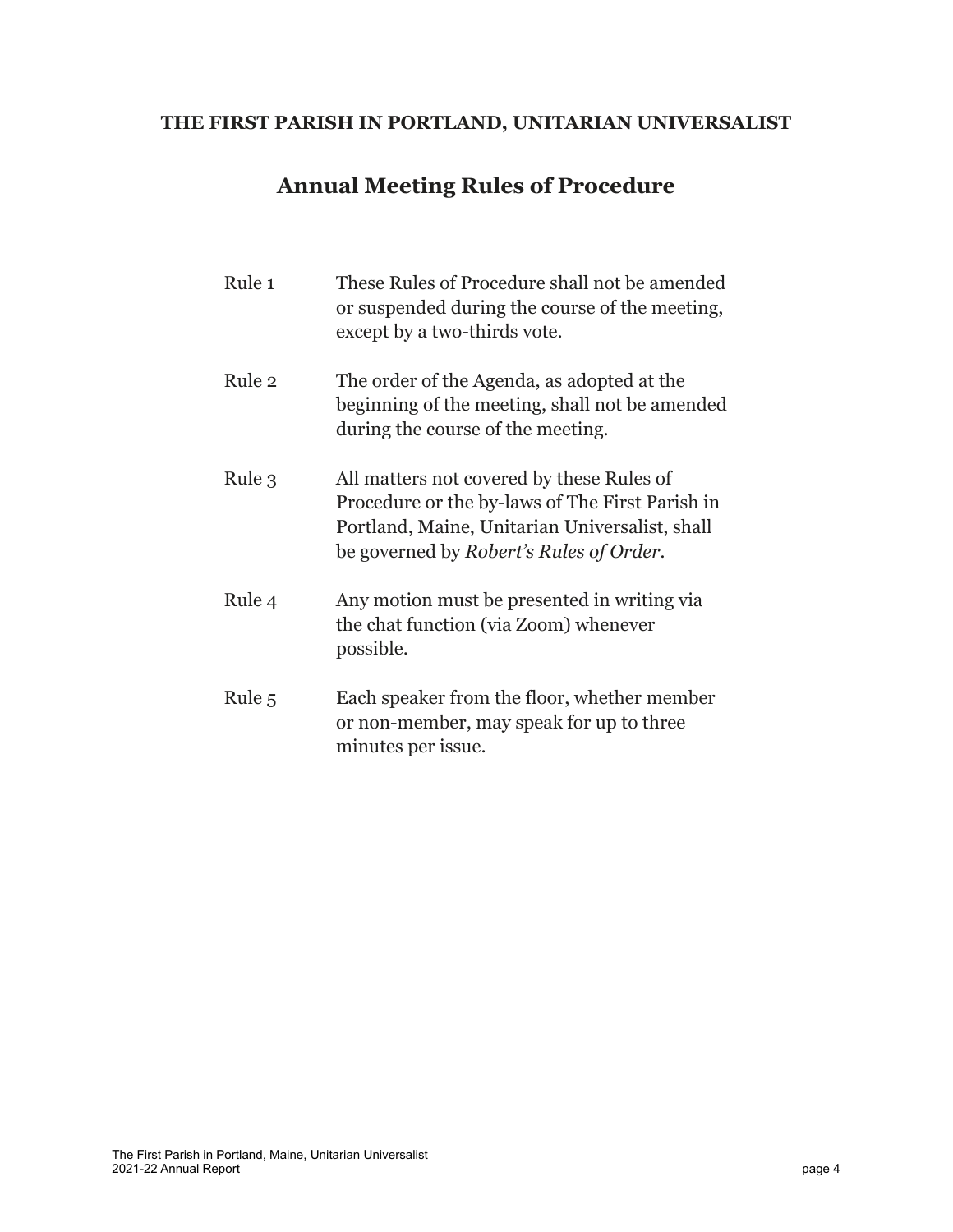## <span id="page-4-0"></span>**THE FIRST PARISH IN PORTLAND, UNITARIAN UNIVERSALIST**

# **Annual Meeting Agenda June 12, 2022**

| I.    | <b>Ingathering</b>                                                                    | Recording/Musician - TBD                  |
|-------|---------------------------------------------------------------------------------------|-------------------------------------------|
| II.   | <b>Welcome by President</b>                                                           | Taryn Friedman, Governing Board President |
| III.  | <b>Invocation and Memorial Names</b> The Reverend Dr. Elaine Beth Peresluha           |                                           |
| IV.   | <b>Call Meeting to Order</b>                                                          | Taryn Friedman                            |
| V.    | <b>Confirmation of Quorum</b>                                                         | Emily Bolt, Clerk                         |
| VI.   | <b>Adoption of Rules and Agenda</b>                                                   | Taryn Friedman                            |
| VII.  | <b>Approval of Minutes of June 13, 2021</b>                                           |                                           |
| VIII. | <b>Reports</b><br>a. Vote to Accept Reports of Officers, Trustees, Committees & Staff |                                           |
| IX.   | <b>President's Address</b>                                                            | Taryn Friedman                            |
| Χ.    | <b>Leadership Recognition</b> Dirane Kelekyan, Ministry Leadership Team Chair         | Taryn Friedman                            |
| XI.   | <b>New Business</b><br>a. Discussion & Vote: FY 2023 Budget                           | Claire Cowan, Finance Chair               |
|       | b. Nomination of New Officers<br>i. Governing Board<br>ii. Board of Trustees          | Taryn Friedman                            |
|       | c. Interim Minister's Address                                                         | <b>Reverend Peresluha</b>                 |
|       | d. Nomination of Ministerial Search Committee & Charge                                | Taryn Friedman                            |
| XII.  | <b>Special Recognition of Ministry Teams</b>                                          | Dirane Kelekyan<br><b>MLT</b> Liaisons    |
| XIII. | <b>Vision Goal Update</b>                                                             | Taryn Friedman                            |
| XIV.  | <b>Closing and Adjournment</b>                                                        | Taryn Friedman                            |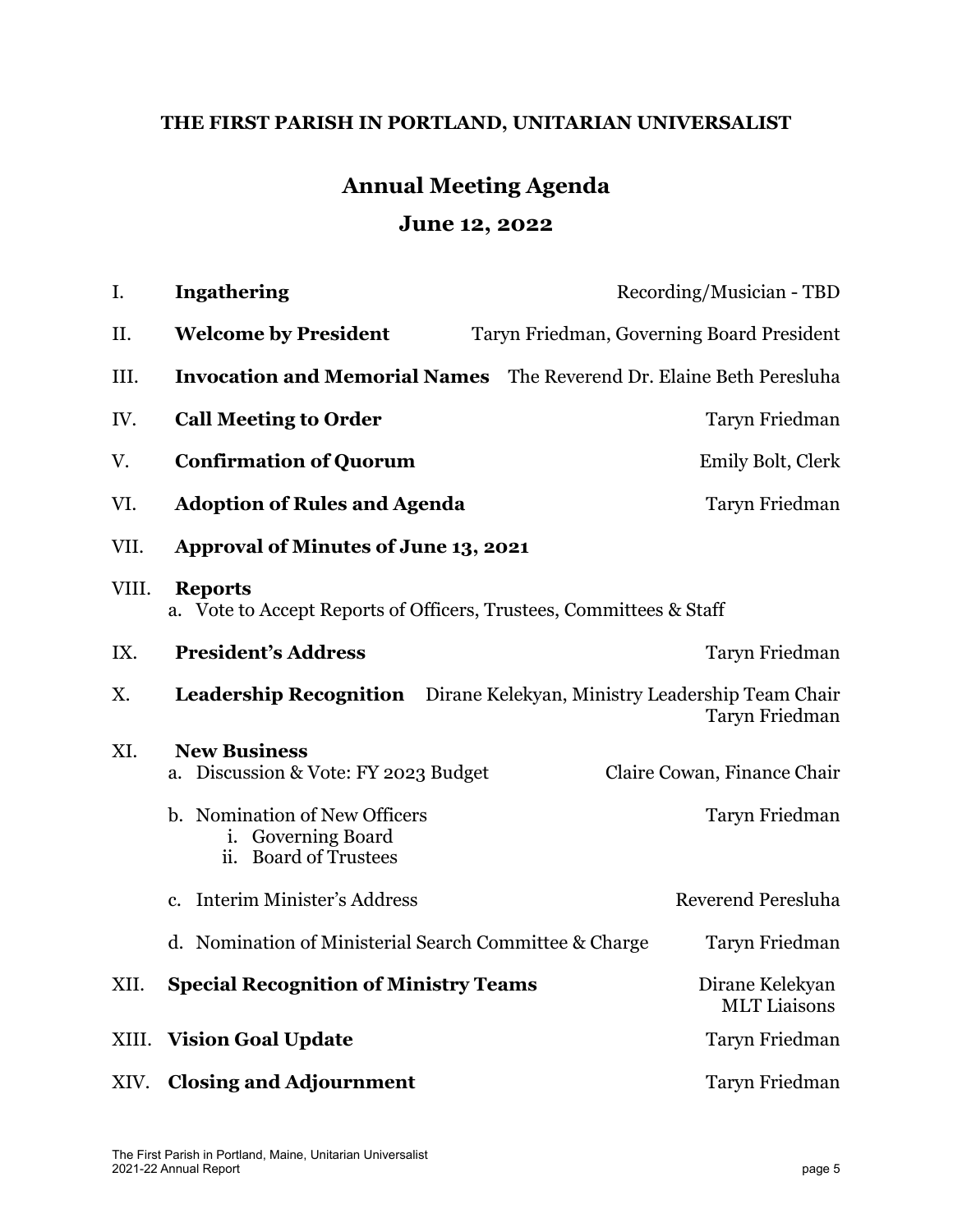#### <span id="page-5-0"></span>**THE FIRST PARISH IN PORTLAND, UNITARIAN UNIVERSALIST**

# **Minutes of 2021 Annual Meeting via Zoom Sunday, June 13, 2021**

I. **Ingathering** by Scott Wheatley, Music Director

II. **Welcome** by Jason J. Shedlock, Governing Board President III. **Chalice Lighting** by Reverend Christina Sillari, Minister IV. **Invocation and Memorial Names** by Reverend Sillari

- V. **Meeting Called to Order** at 10:40 am by Jason J. Shedlock
- VI. **Confirmation of Quorum** verified by Jamie Jarvis, Clerk
- VII. **Adoption of Rules and Agenda:** Motion to adopt the rules and agenda by Cate Lund. Seconded by Michael Pancook. Approved with one abstention.
- VIII. **Approval of Minutes:** Motion to approve the minutes of the June 14, 2020 Annual Meeting made by Kathy Vezina. Seconded by Steve Jenks. Approved with one abstention.
- IX. **Approval of Reports**: Motion to accept reports of Officers, Trustees, Committees & Staff made by Jen Stenberg. Seconded by Emily Bolt. Approved with one abstention.
- X. **President's Address:** Jason congratulated FP for rising to the challenges posed by undergoing a major construction project while also dealing with a departing Congressional Administrator, a departing Minister, and the global pandemic over the past year. Our amazing accomplishments, despite these challenges, demonstrates that we are a church with heart and that we care deeply. This motivates us to manifest our principles and work together to continue to thrive.

A team was established to search for and hire an Interim Minister: thanks to Jen Caswell, Tony Lacertosa, Leslie Runser, Richard Burbank, Bruce Carver and Marcy Makinen (as well as Sammy Riegel-Burbank for editing assistance). Because of their outstanding work, Rev. Dr. Elaine Peresluha will begin her two year term as our Interim Minister on 8/23/21. Her first day in the pulpit will be 9/12/21. Jason provided us with highlights of Dr. Peresluha's credentials and experience. He also informed us that Rev. Mary Gelfand has graciously offered to provide spiritual guidance between July 1st and Rev. Peresluha's start date.

Lastly, Jason offered words of farewell to Rev. Christina. He emphasized our love for her as a teacher, principal, therapist, friend, and at times our "crazy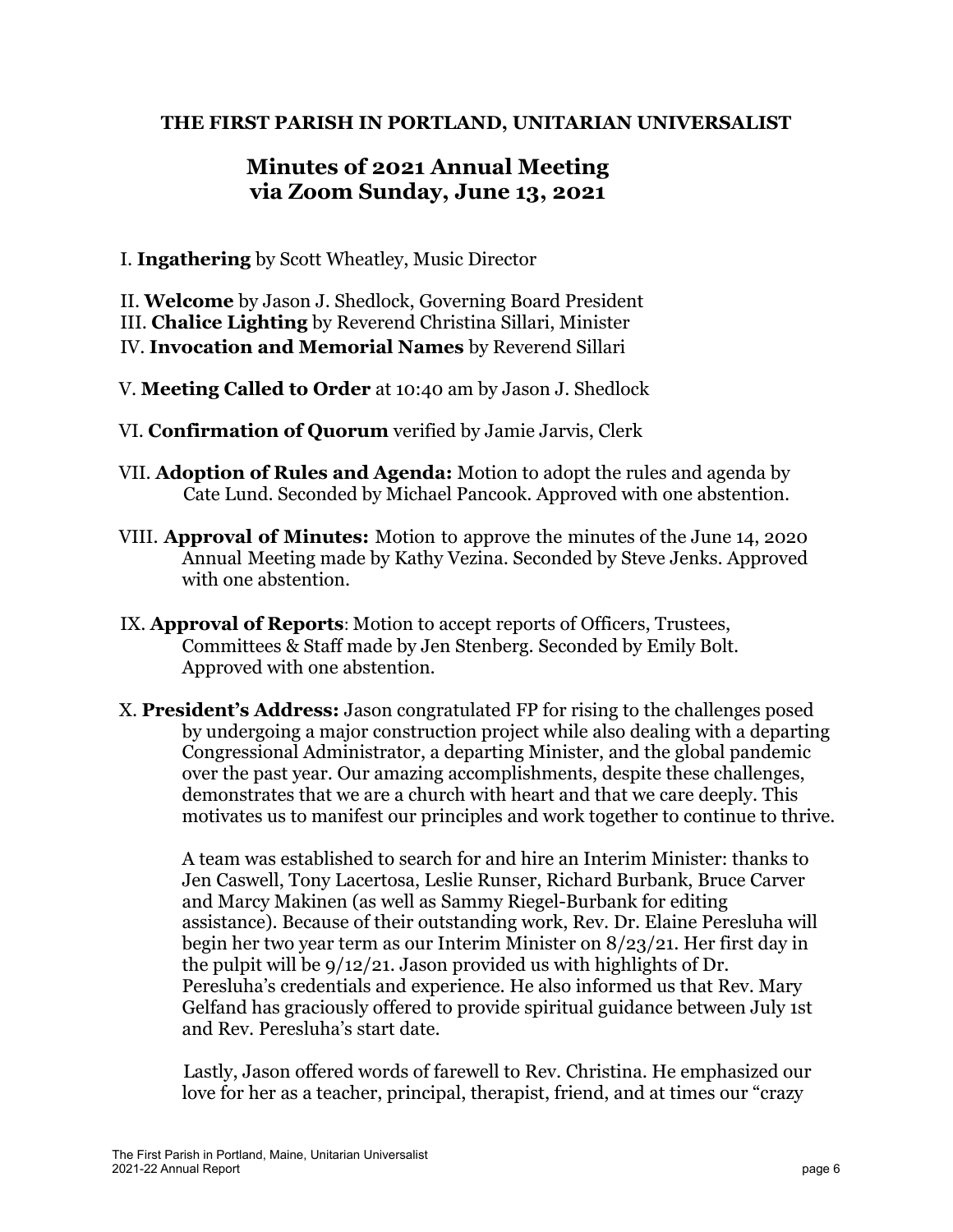aunt." He thanked her for teaching us "how to fish" and for leaving FP in a better position than when she began, honoring us with a legacy. We will have a service in June to honor Reverend Christina.

#### XI. **Leadership Recognition:** Dirane Kelekyan, Ministry Leadership Team

Dirane recognized volunteers for their services, reminding us that "*When the best leader's work is done, the people say, 'We did it ourselves.'" - Lao Tsu*

#### **Thanks to these outgoing leaders:**

Jason Shedlock, Outgoing Governing Board President

Tony Lacertosa, Outgoing At-large Governing Board Member

Marcy Makinen, Outgoing At-large Governing Board Member

Bill Adams, Outgoing Stewardship Chair

Heather Tricket, Outgoing Chalice Group Leader

Devin Green, Outgoing Chalice Group Leader

Dan Hughes, Outgoing Chalice Group Leader

#### **Welcome to new leaders**:

Taryn Friedman, Governing Board President Jeff Logan, Interim Governing Board VP Yvette McDonnell, Governing Board At-large Member Jake Kulaw, Governing Board At-large Member Ted Oldham, Full-term Trustee Jaimie Mulligan-Brooks, Faith-in-Action Co-chair Kate Stenberg, Faith-in-Action Co-chair Jen Stenberg, Safe Congregation Co-chair Liz Wasilewski, Safe Congregation Co-chair Susan Cook, Stewardship Chair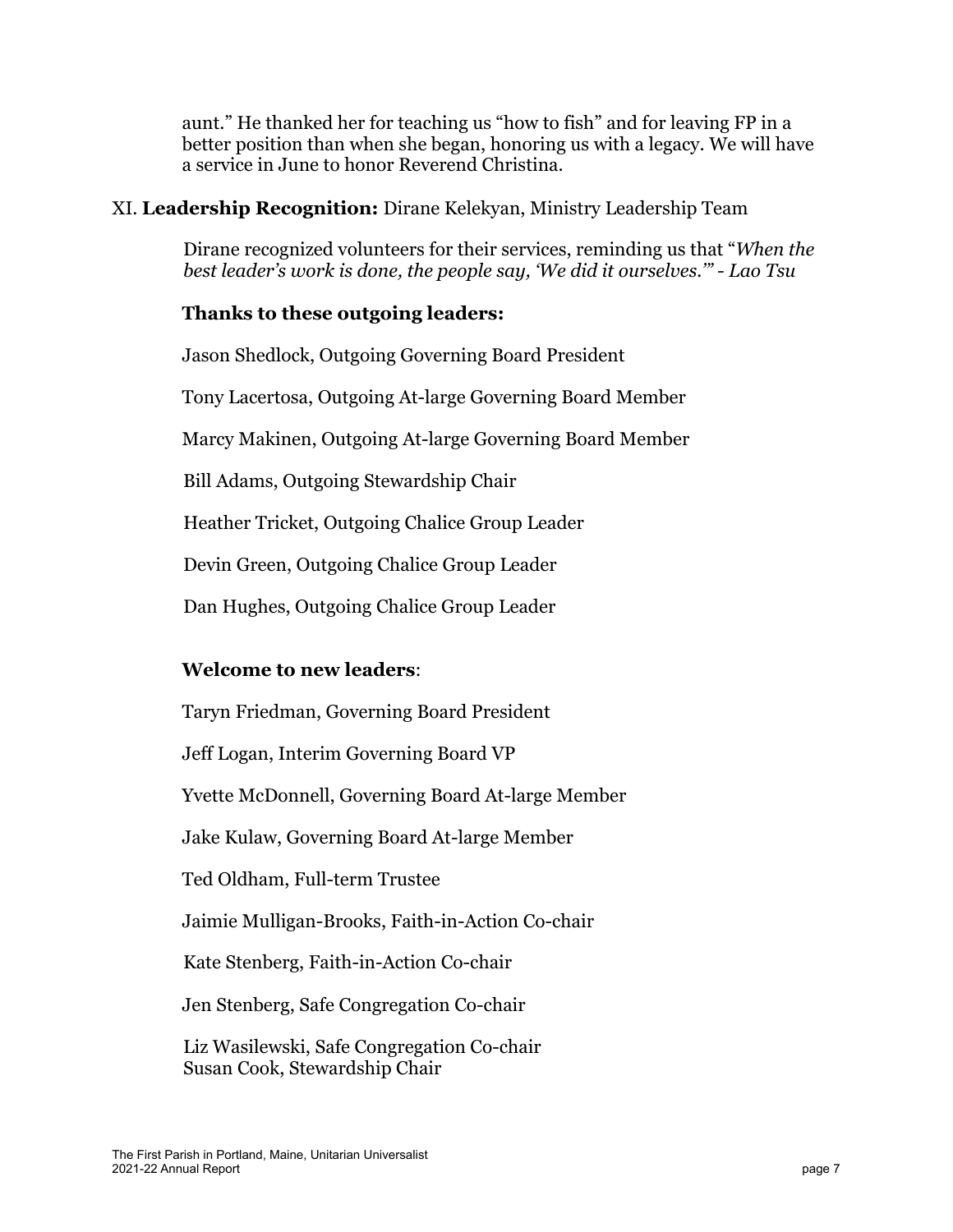Barb DeSerres, Chalice Group Coordinator

Bob Fowler, Chalice Group Facilitator

Chris Minister, Chalice Group Facilitator

Jean Fahey, Chalice Group Facilitator

**Call for leaders.** Leadership is needed for:

Communications and Outreach. If interested, contact Dirane Kelekyan at mlt@firstparishportland.org

And for

Buildings and Grounds. If interested contact Austin Farrar at ahfarrar47@gmail.com

#### XII. **New Business**

a. **Discussion & Vote - FY 2022 Budget:** Claire Cowan, Finance Chair

Despite all of the challenges, FP is in good financial shape. Claire expressed gratitude for congregant and community support of FP this year. FP also received both PPP loans which have helped to mitigate losses. One has already been forgiven and we expect the 2nd to be forgiven this summer, putting us in a good position for our new fiscal year.

Stewardship pledges are steady at about \$200K/year. The expected increase in revenue (compared to FY21) is 8% and the expected increase in expenses is 3%. In terms of expenditures, the new addition to our building will lead to some long term operating cost increases, such as upgrades to the internet.

Our greatest portion (76%) of expenditures continues to be our personnel costs. Even so, until now, the only employee we have provided with health insurance has been the Minister. Claire and Rev. Christina stressed that this is not aligned with our values. This year, we are happy to report that we will be offering health insurance for all full time staff. However, to be able to continue this, we must find new ways to increase revenue. Possible options might include: repeating the raffle, having a second large fundraiser, increasing special events (especially now with our accessibility improvements).

Claire emphasized that we ALL need to help in large and small ways. She asked us to think about our skill sets and how we can all assist. She also suggested that we consider recommending FP if we have a group looking for a place to meet, or if we know of someone getting married, etc. We will have a \$19K surplus this year which will go into a contingency fund to support our employee insurance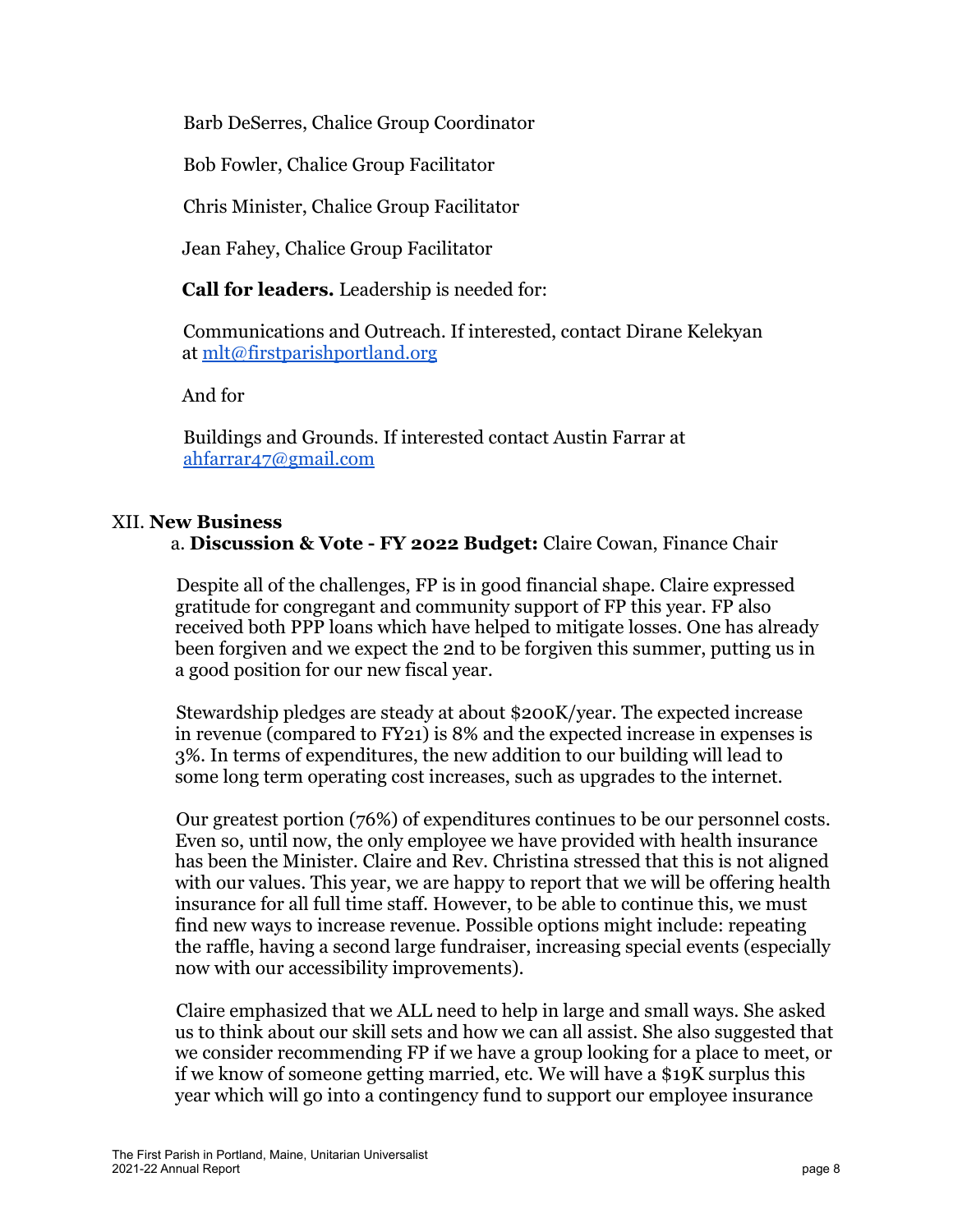#### funding.

Motion to approve the budget for the FY 21-22 made by Sammy Reigel. Seconded by Taryn Friedman. Discussion followed with a question posed by Bob Zager. Bob asked why the line item for health insurance is decreased in the new budget. Claire explained that some of our full time staff will not need the coverage in the upcoming year. She alerted us that this number will fluctuate in the future, depending on staffing patterns and needs, so we will need to have enough in future budgets to keep our staff covered. Budget approved with one abstention.

#### b. **Nomination of New Officers:** Jason J. Shedlock

**Governing Board:** Jason thanked outgoing Governing Board members Tony Lacertosa and Marcy Makenin for their service and presented the slate of new Governing Board Members:

#### **Officer:** Jeff Logan *Interim Vice President*

**Members-at-Large:** Yvette McDonnell and Jake Kulaw

Motion by Mariann Hill to approve the new Officer and Board Members presented. Seconded by Marcy Makinen. Approved with one abstention.

**Board of Trustees:** Jason thanked our current Board of Trustees and presented Ted Oldham as the new full-term candidate.

Motion by Steve Jenks to approve Ted Oldham's election. Seconded by Patty Renaud. Approved with one abstention.

#### c. **Minister's Address:** Rev. Christina Sillari

Rev. Christina voiced her appreciation to all who were present at today's meeting. She said our presence here today and hard work including our work on the CFE, getting healthcare coverage for full time staff, and our virtual accessibility were among the many testaments to our commitment to FP.

Rev. Christina has been and will continue to be saying goodbye in different ways. She is not feeling sadness from leaving her role as Minister, but, rather, in leaving us. Rev. Christina explained that protocol dictates that she must separate from all of us for two years, protecting the congregation, the new Minister, and herself. She would like, however, to attend the celebration of the CFE, expected to occur in the Fall. Her ability to do so will depend on decisions by the Interim Minister and the Governing Board. Otherwise, she will be inaccessible after June 30th. She encouraged us to make an appointment via Hannah if we would like to meet with her before then. Reverend Christina ended by saying that leaving is difficult and liberating, as well as exciting, scary, and powerful. She expressed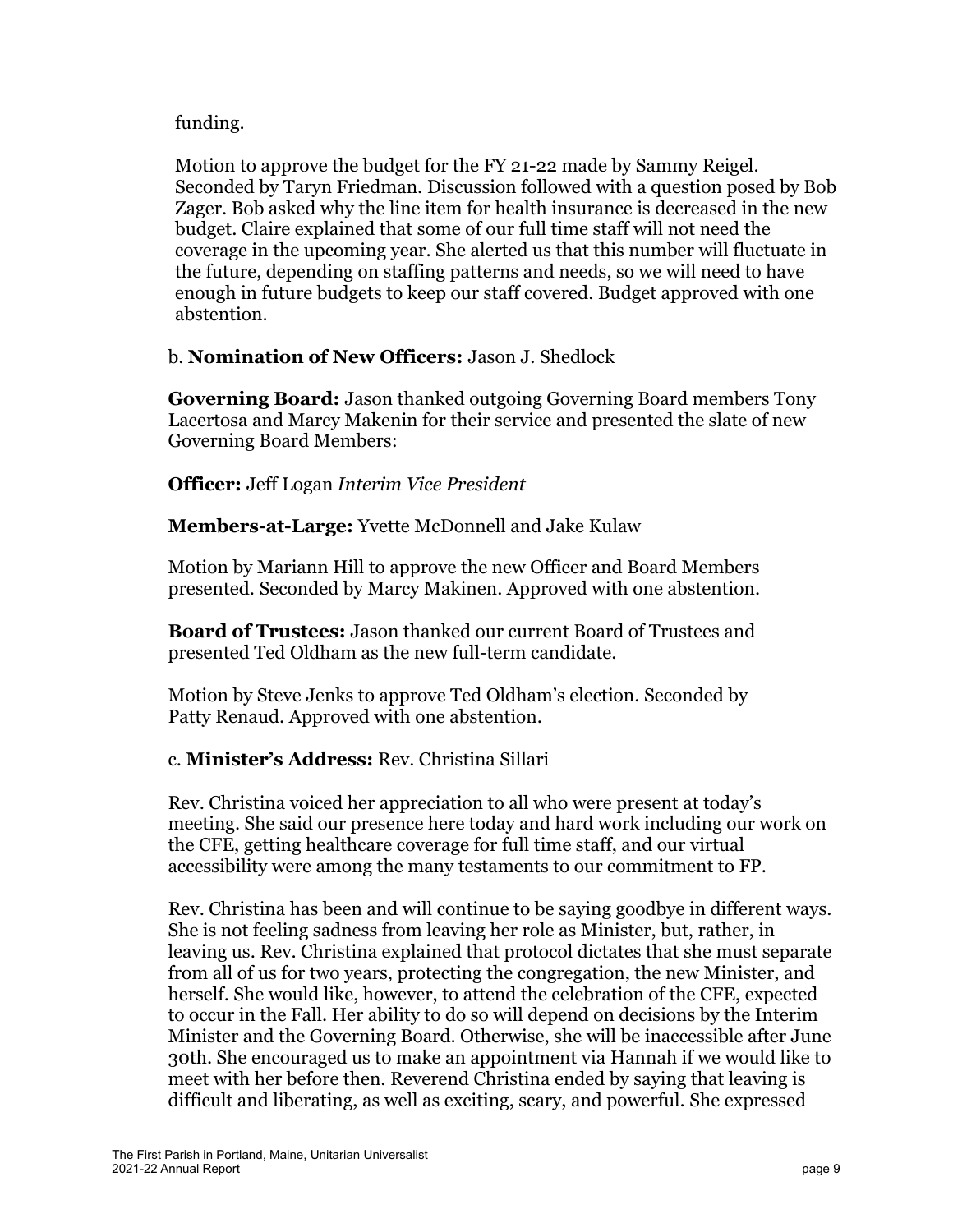great faith in us as a congregation and believes this will facilitate even deeper commitments to First Parish. She assured us that we know how to do the work and to manage transitions.

#### XIII. **Special Recognition of Ministry Teams:** Dirane Kelekyan

Dirane expressed gratitude and praise to all of the teams at FP but wanted to give special recognition to two groups in particular:

#### a. **The Worship Committee**

Led by Jenna Nunziato, with members Jaimie Mulligan, Sarah Collins, Brenda Franey, Francesca Galluccio-Steele, Elizabeth Guest, Deena Hastings, and Kate Stenberg. The Committee, along with the Rev. Christina Sillari, Scott Wheatley, and Toben Cooney-Callnan, contributed to and led worship services. They quickly pivoted to online services, assuring that the services were well-developed, meaningful, and inspiring. Their dedication, energy, and enthusiasm enabled First Parish to remain a vibrant and engaged Congregation during unusual times.

#### b. **The Safe Congregation Committee**

Consisting of Jen Stenberg and Liz Wasilewski, co-chairs, Kip DeSerres, Christine Hey, and Trudy Ballock. Rev. Christina Sillari, Toben Cooney-Callnan, Hannah Gilman, Moe Blanchard, and Laurie Hasty (who also provided leadership the previous year) also attended. The SCC monitored COVID-related measures and made scientifically sound recommendations regarding when and how to safely open our building. In addition, they coordinated several other safety-related procedures, ranging from negotiating with a security company to securing sharps containers for discarded needles. The SCC members have been dependable, diligent, flexible, compassionate, sensitive to inclusion and equity, and highly professional.

#### XIV. **Words from Our New Governing Board President:** Taryn Friedman

Taryn has been working on the Governing Board as the Interim Vice President for the past year. She introduced herself to us and provided a brief biographical sketch. She thanked Jason, outgoing Governing Board President, for his wisdom, compassion, humor, and perspective. She greatly appreciated his service and inspiration. She hopes to keep in close contact with him as she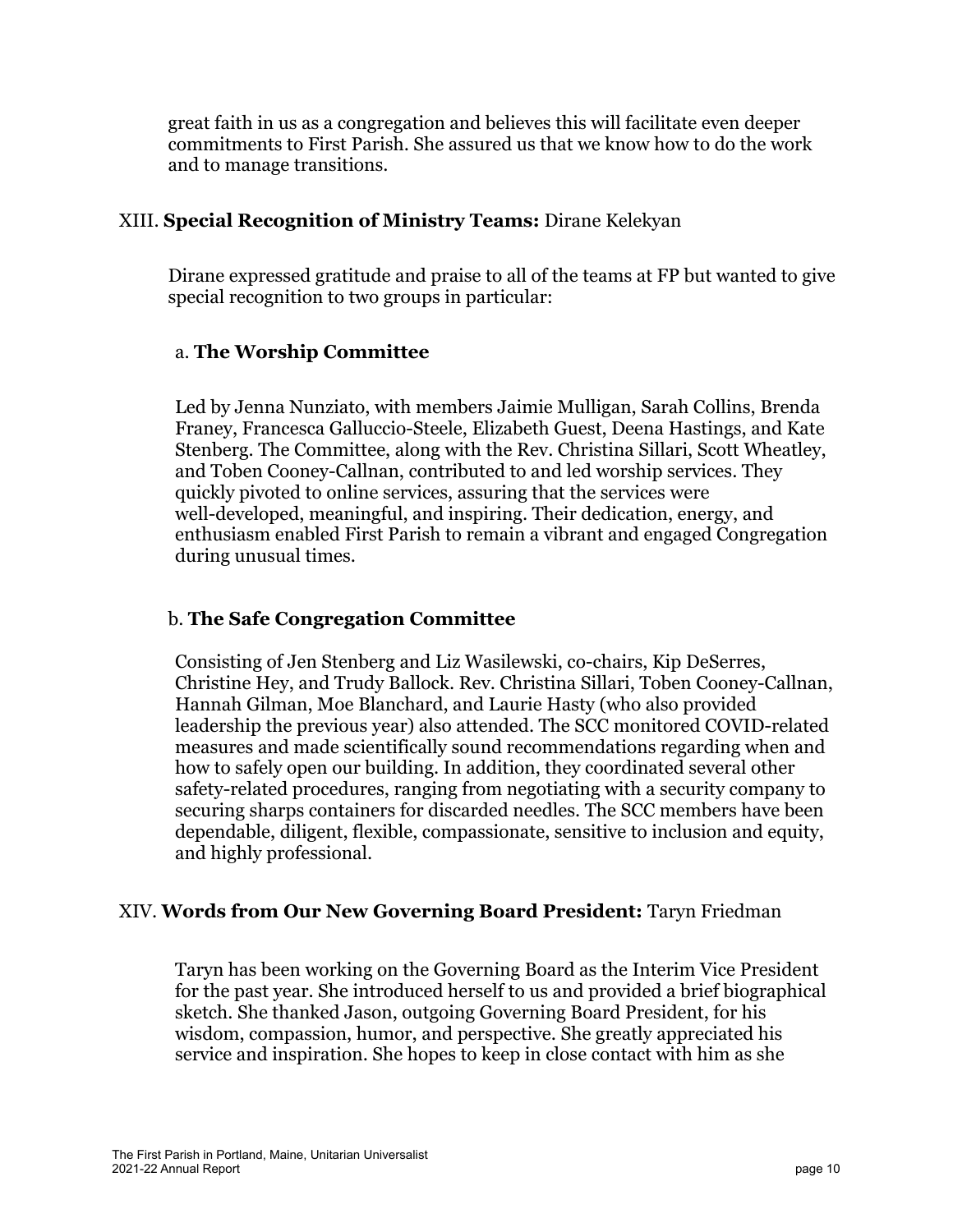transitions into her new role.

**New vision goal:** To set the stage for our new vision goal, Taryn read us the 8th UU Principle: "We, the member congregations of the Unitarian Universalist Association, covenant to affirm and promote: journeying toward spiritual wholeness by working to build a diverse multicultural Beloved Community by our actions that accountably dismantle racism and other oppressions in ourselves and our institutions.'' In alignment with this UU Principle, our new vision goal will focus on working toward building a diverse and multicultural community to make deep and meaningful changes, rather than merely "checking a box." The Governing Board will be looking for input from the congregation over the next few months to more specifically define this year's vision goal. The formal goal launch will be presented at a special meeting, expected to occur in the fall of 2021.

#### XV. **Closing and Adjournment** Jason J. Shedlock and Reverend Sillari

Jason made a pledge to adopt the new vision goal and offered words of wisdom to our new Governing Board President. He presented her with parting gifts and expressed his confidence in her and in our congregation.

Reverend Christina closed by offering words of thanks to Jason. She encouraged him to now look to the church for self-nourishment after years of service. Motion to adjourn made by Steve Jenks. Kate Stenberg seconded. All voted in favor with one abstention. Meeting adjourned at 11:50 am.

Respectfully submitted,

Jamie Jarvis

Governing Board Clerk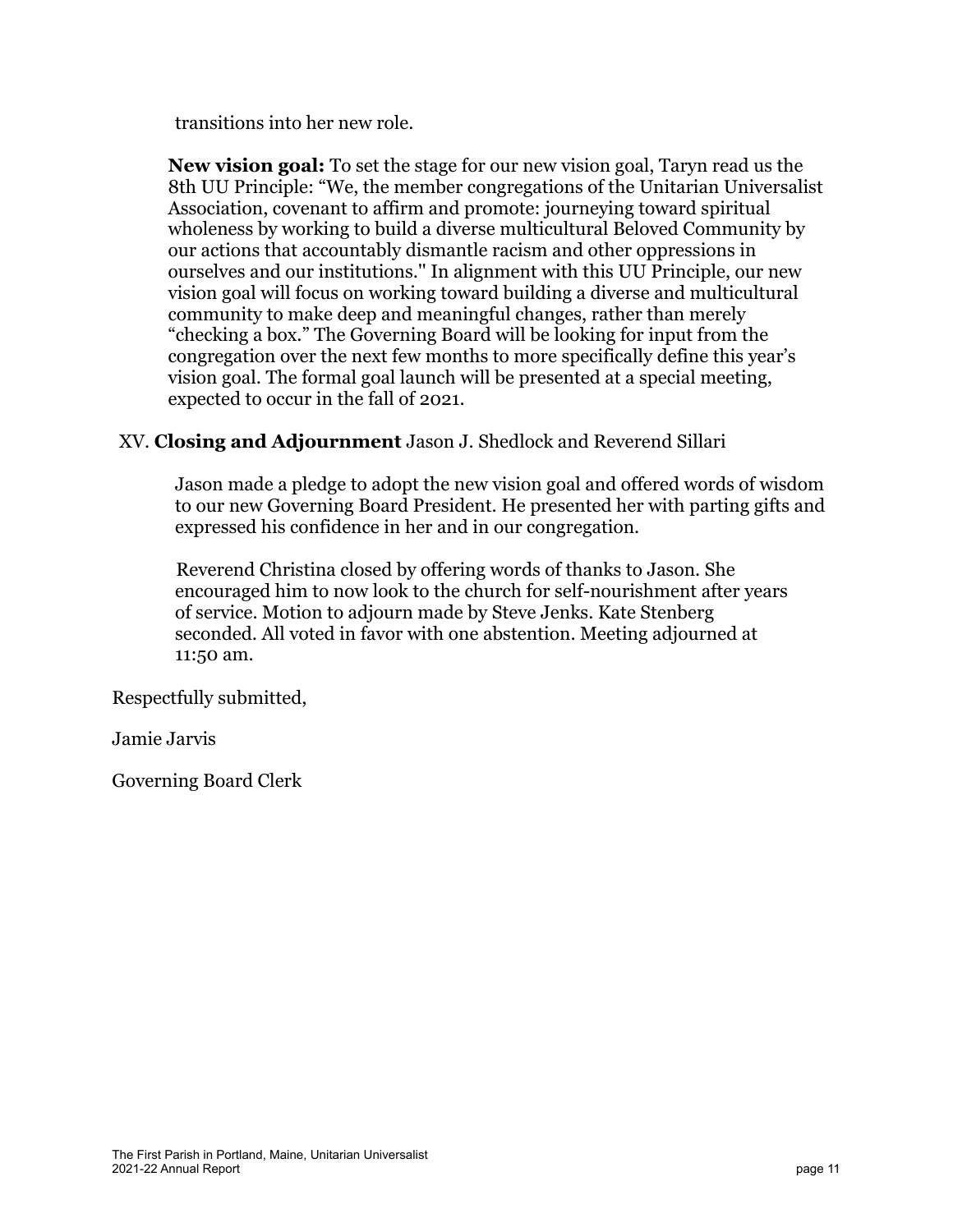#### **Governing Board Report**

<span id="page-11-0"></span>

| .                            |                                     |
|------------------------------|-------------------------------------|
| President:                   | Taryn Friedman                      |
| <b>Vice President:</b>       | Jeff Logan                          |
| Clerk:                       | Jamie Jarvis                        |
| At-Large Members: Emily Bolt |                                     |
|                              | <b>Jake Kulaw</b>                   |
|                              | Patty Renaud                        |
|                              | Kathy Vezina                        |
| Ex Officio:                  | Reverend Elaine Peresluha, Minister |

The 2021-2022 year has been a challenging and exciting year of transition as we entered into the first year of our interim ministry with Reverend Elaine Peresluha. Her leadership and guidance have helped First Parish navigate the interim ministry process in a skillful way, despite the challenges that Covid continues to bring. First Parish has continued to persevere through the challenge of online services. More than half of this fiscal year's services occurred on Zoom. As a board, it was challenging to connect with members and friends of First Parish for the first half of the year. It has been a blessing that since mid-March we have been able to worship in person. We recognize the importance of in-person worship for the spiritual, emotional, and social well-being of First Parish members and friends.

#### **Vision Goal, In Progress:**

One of the primary responsibilities of the Governing Board is to create Vision Goals for the church. We are in the process of reflection and contemplation about the path we want to take in our next chapter.

In the [2020-21 Annual Report,](https://files.constantcontact.com/56ca20d1101/e28fb8f4-97ef-4381-b436-85fb60ed1280.pdf) Reverend Christina's parting words to the First Parish Community were, "May you reflect upon the ways in which First Parish holds on to white supremacy and colonization, and move towards dismantling the systems that keep our black, brown, and indigenous siblings from feeling welcome in our spaces and programs." She inspired the Governing Board to consider proposing our congregation adopt the 8th Principle, as over 155 Unitarian churches in the United States have already done.

During last year's Annual Meeting, our Governing Board president at the time, Jason Shedlock, introduced the 8th Principle Vision Goal to the Congregation. In November 2021, The Governing Board held a retreat with many of our FP leaders to introduce our Vision Goal idea and facilitate discussion about how we might incorporate the 8th Principle into church operations. There were a multitude of opinions and feelings on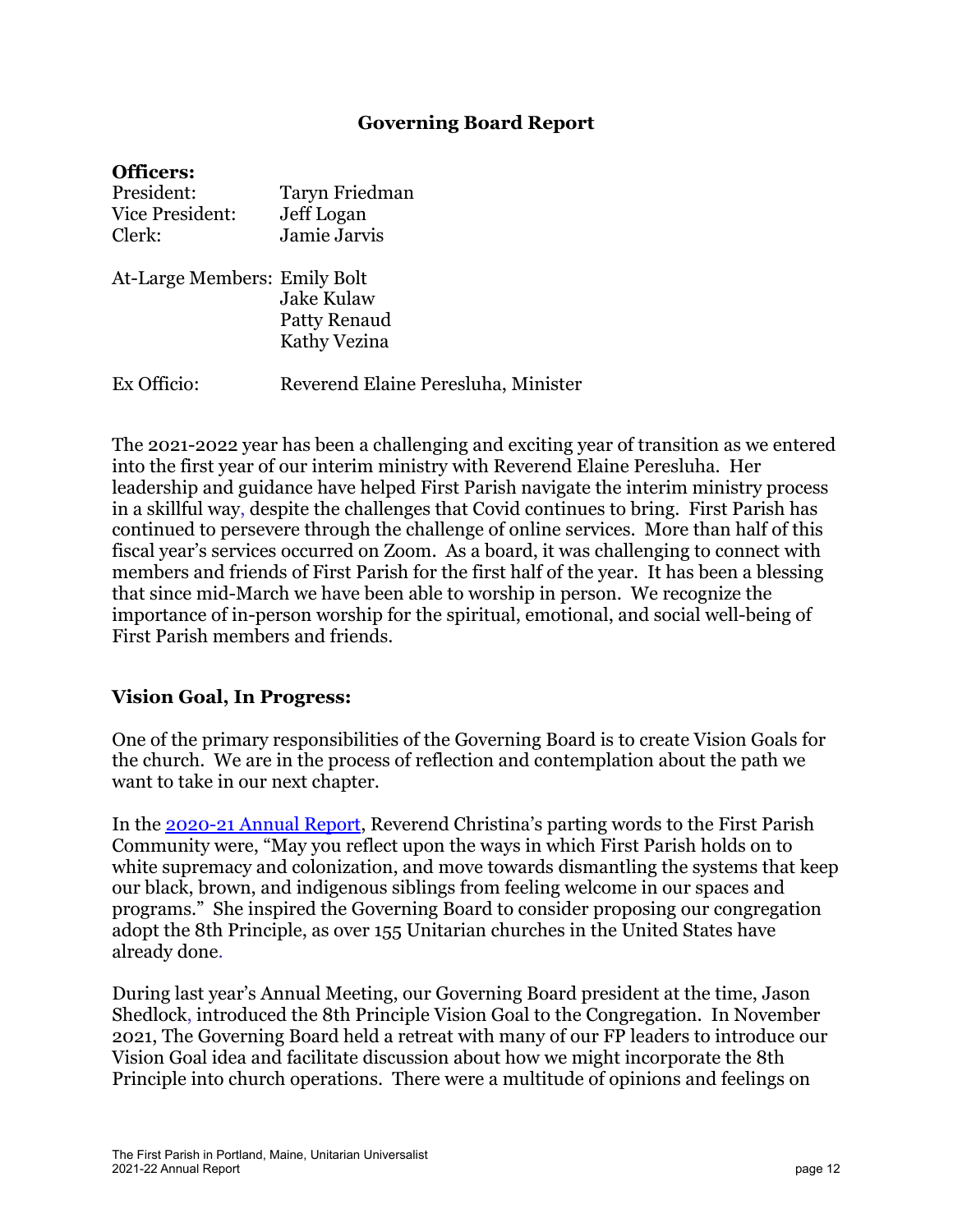the topic. One take-away was that, at that time, we were not united as a church to adopt the 8<sup>th</sup> Principle.

The members of the Board subsequently realized we needed to educate ourselves more, as well as provide more educational opportunities to the congregation. In this way, we hope to make a more complete and considered approach to this important task. We subsequently chose to slow down the process and make it a 2-year vision goal. At this time, our plan for the upcoming fiscal year includes: getting an audit by an outside organization to investigate what ways we are or are not upholding White Supremacy Culture; provide numerous educational programs including inviting speakers, initiating reading and/or discussion groups; and having Zoom meetings with other UU churches that have adopted the 8th Principle. At next year's Annual Meeting, we will put the adoption of the 8th Principle to a congregational vote.

As we are learning, truth-telling is vital to anti-racism work. In that spirit, it is necessary to report that one of our BIPOC members, Yvette McDonnell, served on the Governing Board beginning in July 2021. Although this is typically a 3-year position, she made the choice to resign from the Board after about 5 months, citing the negative emotional impact that the 8th Principle discussions had on her as we began to work through our discomfort, white fragility, and internalized racism.

In response to Yvette's resignation, we embarked on a journey as a team to read and discuss the book *Me and White Supremacy* by Layla Saad. Through this work, we realized that we had considered ourselves to be "enlightened" about racism and fierce objectors to it. We thought, "We are the exceptions! We are allies!" However, we discovered that this feeling is not uncommon and has a name called "White Exceptionalism." I would like to paraphrase a paragraph from the book we are reading that hit hard for many of us on the board, "*White exceptionalism is particularly rampant in progressive, liberal, spiritual white people because there is a belief that these qualities make us exempt or above it all. It does not. And this belief makes us dangerous to BIPOC because we cannot see our own complicity, and therefore see no need to change*."

We have subsequently doubled down on our commitment to learn how to deconstruct our own internalized racism. We are also learning how to bring into the light the ways that we unconsciously uphold the system of White Supremacy, and thus continue to cause harm to Black, Brown, Indigenous, and People of Color. We are learning that we still have a lot to do, and this is a lifetime journey. The Governing Board encourages everyone in the First Parish congregation to educate themselves on the background information for the 8th Principle and the reasoning for its creation. Information about the creation of UU 8th Principle can be found online: <https://www.8thprincipleuu.org/>. Also [here is a useful article](https://www.uuchurch.org/social-justice/proposed-8th-uu-principle/) written by the University Unitarian Church in Seattle, WA who adopted the 8th Principle this year.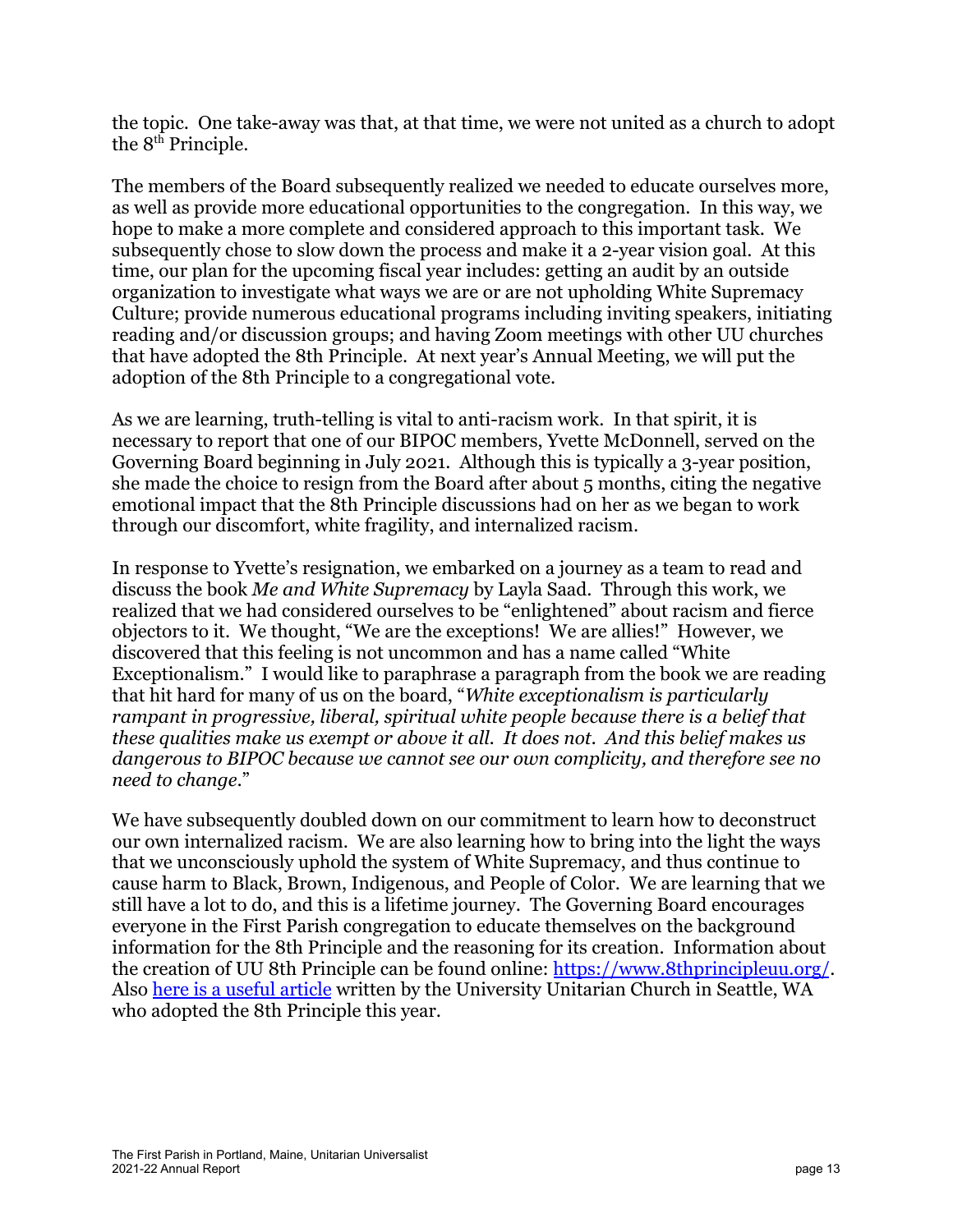#### **Other Plans and Goals for 2022-23:**

Another important role of the Governing Board is connecting with the congregation. During the 2022-23 Fiscal Year, the Governing Board plans to provide monthly connections with the congregation on select Sundays after church. We want the opportunity to hear from First Parish members and get your direct feedback, joys, and concerns. These gatherings will also give the First Parish community the opportunity to hear about the work that the Governing Board is currently engaged in.

Finally, other major roles of the Governing Board are to create, uphold and, if-needed, modify the Governing Board Policies, and to protect the financial well-being of the church. We plan to have a trial Treasurer position on the Board to help us have a better pulse on the financial health of the church. If this test run proves useful and successful, we will make the change to our policies to incorporate a Treasurer as an official position on the Board.

To wrap things up, I would like to say how grateful I am to the members of First Parish who have stepped up with enthusiasm to search for our new settled Minister on the Ministerial Search Committee. The search process is no small feat. The Governing Board has full confidence in the abilities of our Ministerial Search Committee members and we will offer whatever support might be needed through this process.

I would like to thank all the members of the Governing Board for their hard work and dedication to First Parish: Jeff Logan, Jamie Jarvis, Emily Bolt, Jake Kulaw, Patty Renaud, and a special thanks to Kathy Vezina for stepping up and joining the Governing Board in January to fill our vacant seat. I would also like to thank the entire congregation of First Parish members and friends for their steadfastness, resilience, and commitment to the First Parish Community during these unprecedented times.

With Love and Gratitude,

Taryn Friedman, Governing Board President First Parish in Portland, Unitarian Universalist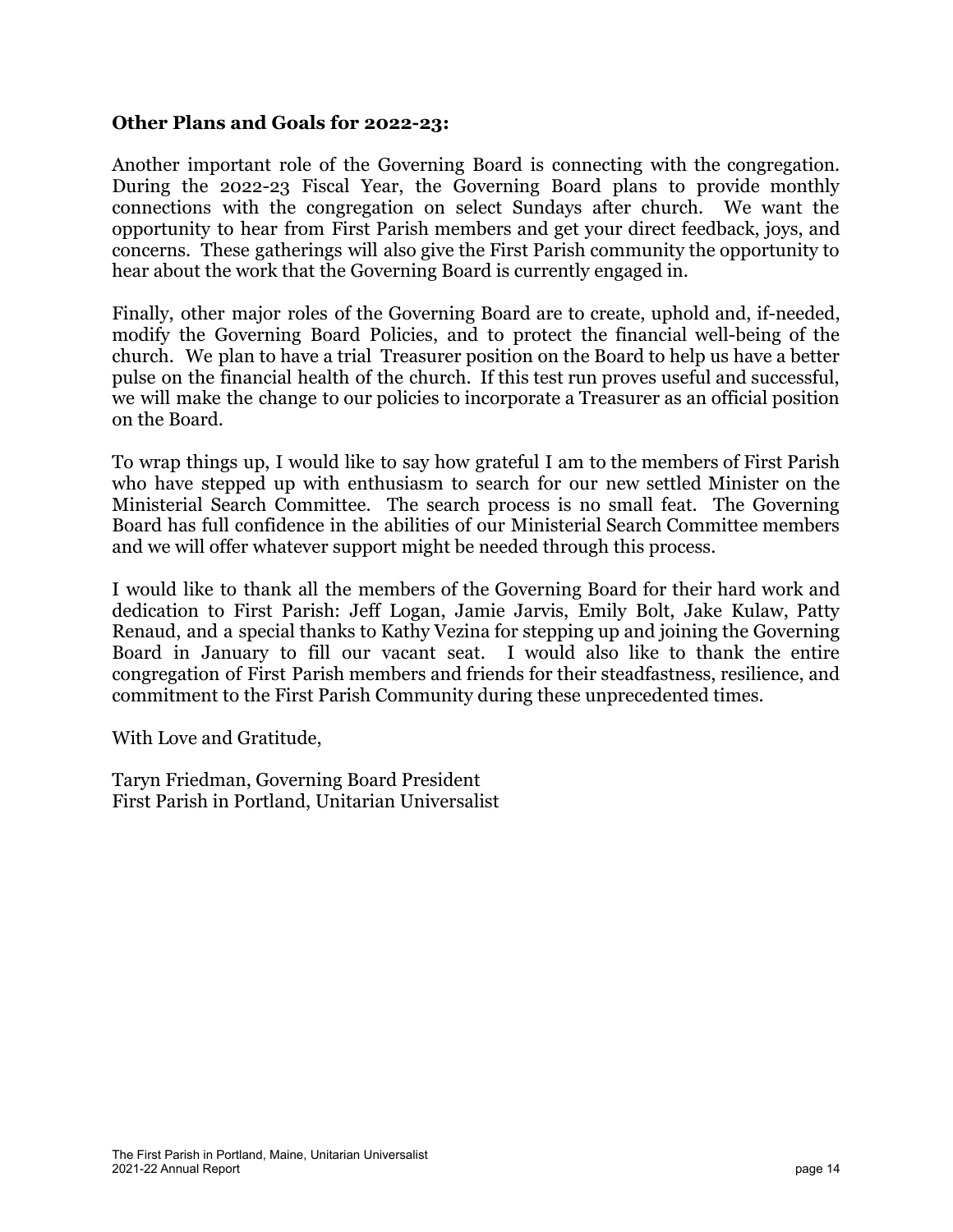#### **Board of Trustees Report**

#### <span id="page-14-0"></span>**Who We Are**

In 1906, the members of the First Parish Society approved a Declaration of Trust and designated a permanent Board of Trustees with authority to receive and hold the original funds of \$1,866.27 plus "any and all other property" for the benefit of First Parish. Today, the Trustees hold title to our trust funds and all church property, including our Meeting House and Parish House, with their contents, and our beautiful gardens. Our trust funds total a little under \$3 million, of which 4-4.5% is available for Trustee use each fiscal year to support church operations and fund property repairs, renovations, and maintenance.

#### **Fiscal Year (FY) 2021 - 2022 Priorities**

Church operations and the Church for EveryBody accessibility project (CFE) have been the beneficiaries of a good portion of the Trustees' spending in FY 2021-2022. This will continue in FY 2022-2023 as overlapping Trustee and CFE priorities are addressed. The Trustees lent the CFE campaign a bridge loan totaling \$300,000 to help finance the costs of the project, of which \$100,000 was repaid in January 2022.

#### **Current Trustees (end of term)**

Ted Oldham ('28), Facilities Austin Farrar ('27), President Janet Puistonen ('26), Secretary Stephanie Eglinton ('25), Treasurer Randall Weill ('24), Security Linda Shary ('23), Memorial Garden Charles Micoleau ('22), Legal

Respectfully submitted by Austin H. Farrar, President of the Board of Trustees. If you have a question or would like to offer feedback, please contact Austin at ahfarrar47@gmail.com.

#### **Board of Trustees Financial Reports**

The following financial reports are respectfully submitted by Stephanie Eglinton, Treasurer of the Board of Trustees. If you have a question or would like to offer feedback, please contact Stephanie at [seglinto@maine.rr.com.](mailto:seglinto@maine.rr.com)

[2020-2021 Trustees Year End Treasurer's Report](https://firstparishportland.org/wp-content/uploads/2022/05/2020-21-FPT-YEAR-END-Treasurer-Report.pdf)

[2021-2022 Q3 Treasurer's Report](https://firstparishportland.org/wp-content/uploads/2022/05/2021-22-FPT-Q3-Treasurer-Report.pdf)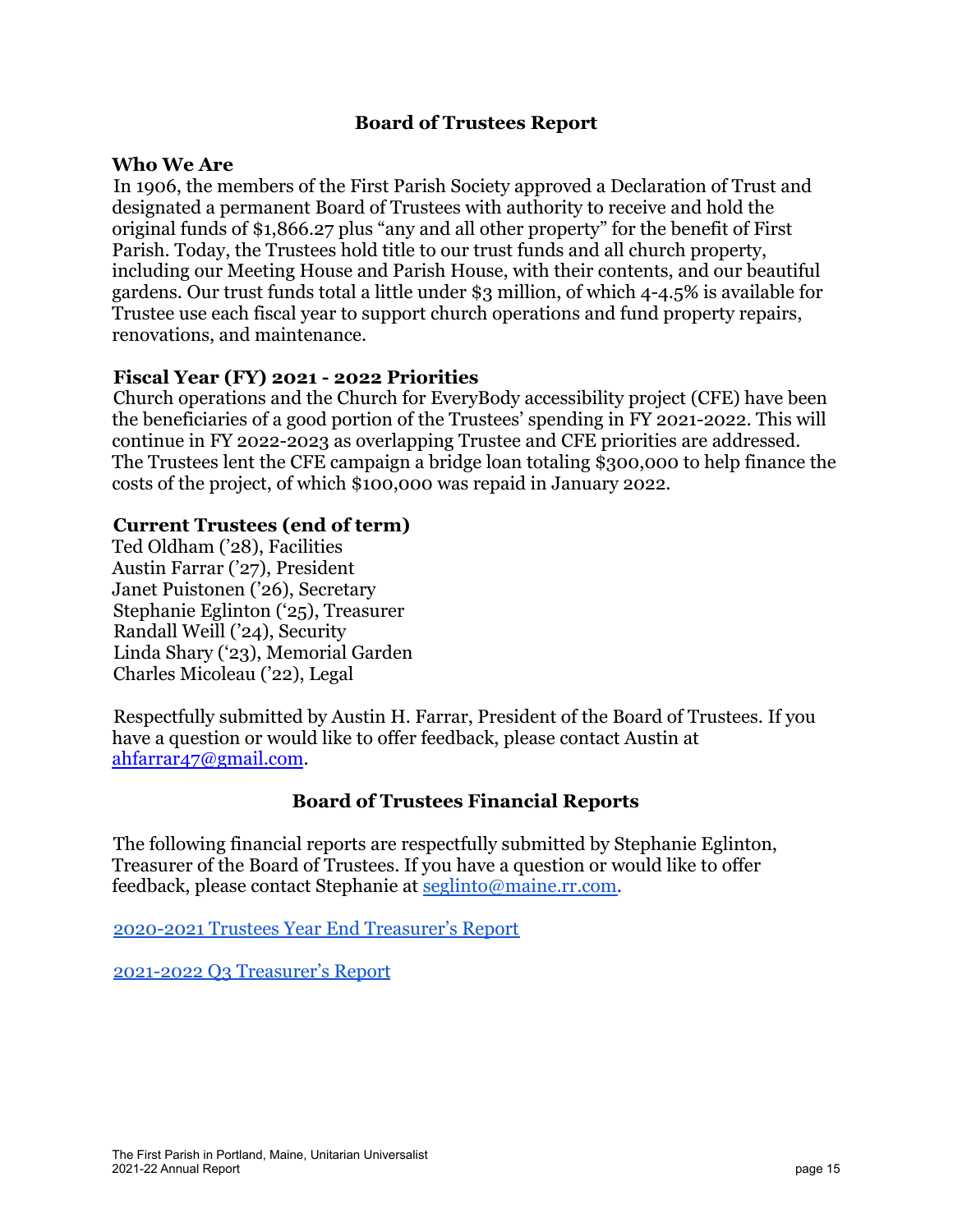#### **Ministry Leadership Team (MLT) Report**

<span id="page-15-0"></span>The MLT works to support our Minister in the leadership of all teams and programs that comprise the ministry of our church. We work as a team with leaders across groups and committees to identify synergies and opportunities that single teams cannot leverage. The group also helps address any conflicts that might arise across teams. The MLT Chair participates in monthly Executive Committee meetings with the Minister and the Presidents of the Governing Board and the Trustees.

In 2021-2022 we:

- Led the implementation of Google Workspace (an organization-level alternative to our previous Google Drive environment). Our nonprofit status allowed us to license the environment at no cost and also transition First Parish's email from Outlook to the Gmail platform. We helped staff and volunteers clean up and migrate their documents from their private Google drives to Workspace shared drives owned by First Parish, and provided one-on-one and group tutorials.
- Worked with the Interim Minister on two cross-team sessions to clarify the roles in First Parish's Governance: MLT and Committee on Ministry, and MLT and Governing Board.
- Began planning 2022-23 focus areas: Re-engagement and Leadership Training.

Respectfully submitted by Dirane Kelekyan, Ministry Council Chair. If you have a question or would like to offer feedback, please contact Dirane Kelekyan at mlt@firstparishportland.org.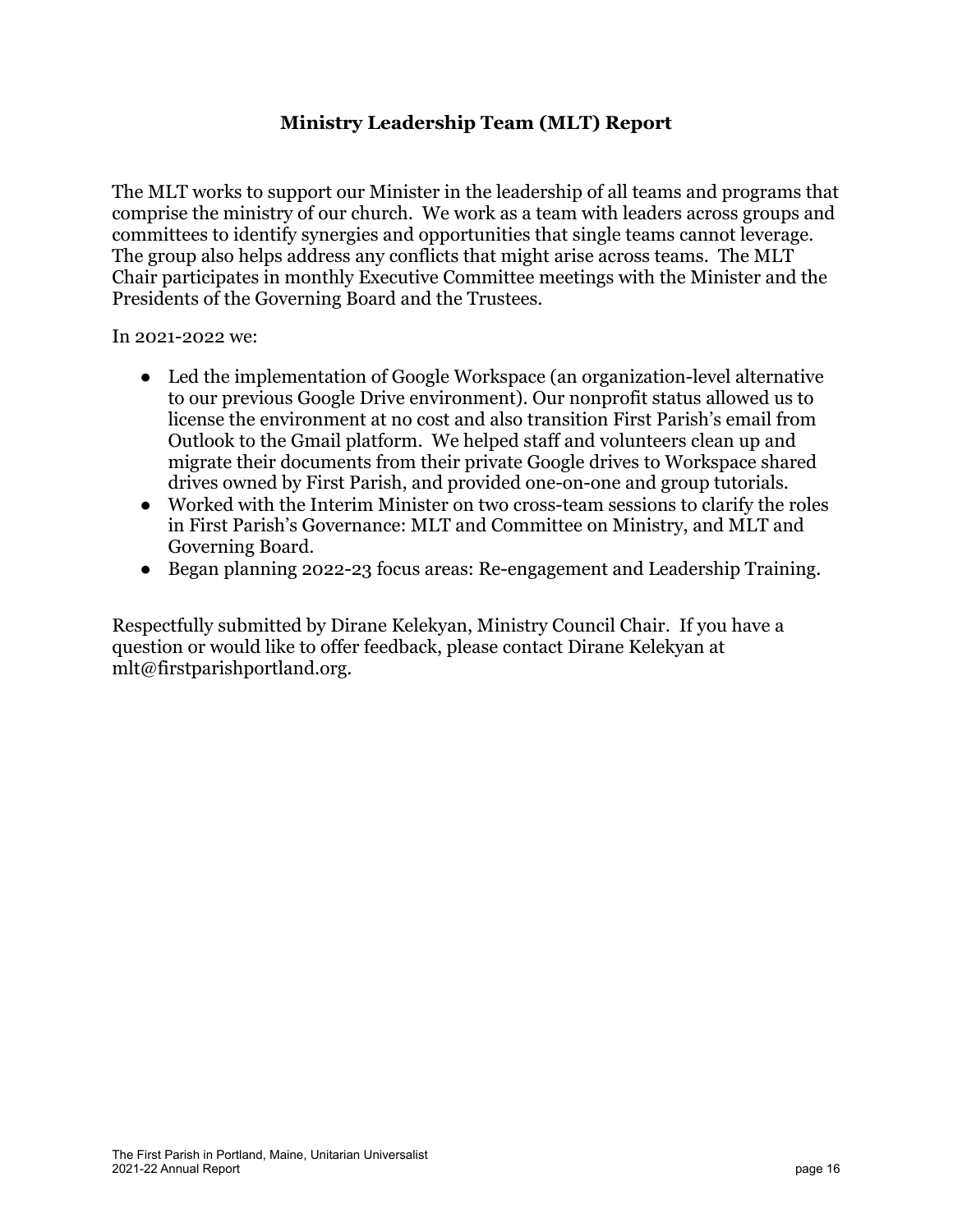#### **Buildings and Grounds Report**

<span id="page-16-0"></span>As the new Buildings & Grounds Chair, I came into the job with a new building posterior, a lovely update to our building! Our first project was to secure the remaining finials on the steeple. Chris Beasley noted that two of them had fallen in last year's report. We still don't have an affordable way to replace the two, but it was essential to secure the remaining six. This was done by capturing them with stainless marine cable screwed to the steeple. Thanks to Bob Fiske for helping with this task!

The next project was a problem with a waterfall effect on the East wall. This resulted from an undersized drain aperture in the gutter that caused overflow during heavy rain. We constructed a new drain aperture better aligned with the downspout.

Moe and I did some work in the Community Room, including transforming a large walled-off closet space into storage for rolling chair carts and folding tables. The Community Room bathrooms also had no heat. The problem was a seized circulator pump, which we replaced. The sink faucet in one of the upstairs bathrooms failed. We replaced the faucet and the drain piping. We also retained a licensed lightning protection professional to install protective "antennas" (as they're called) onto the new addition. We cleaned up after the removal of the ramp leading into the Parish Hall, and removed the wooden stairs that had overlain the historic stone stairs.

Those were the smaller projects that we completed over the last year. There's one very large project that will need to be addressed: the stone steps into the Meeting House. They lack support that would keep them from shifting slightly, opening up gaps between the steps. These were grouted a dozen years ago, but there's been movement since.

I want to thank Committee members Moe Blanchard, Chris Beasley, Bob Fiske, Lytfi Volksmyth for their cheerful approach to the unknown, and the Church For Everybody chair Ted Oldham for his invaluable advice.

Respectfully Submitted, Allen Armstrong, Buildings & Grounds Chair

#### **Chalice Groups Report**

<span id="page-16-1"></span>The Chalice Groups program remained active during the 2021/22 year. We currently have seven groups, with a total of 53 participants. The monthly meetings have reflected the changes in Covid safety protocols. At the beginning of the year, all groups met on Zoom. Now we have a variety of meeting formats, with some groups meeting in person and others more comfortable with Zoom. Leaders have also met monthly on Zoom. Church meeting rooms have been made available to groups, upon request.

Respectfully submitted by Barbara DeSerres, Chalice Group Coordinator.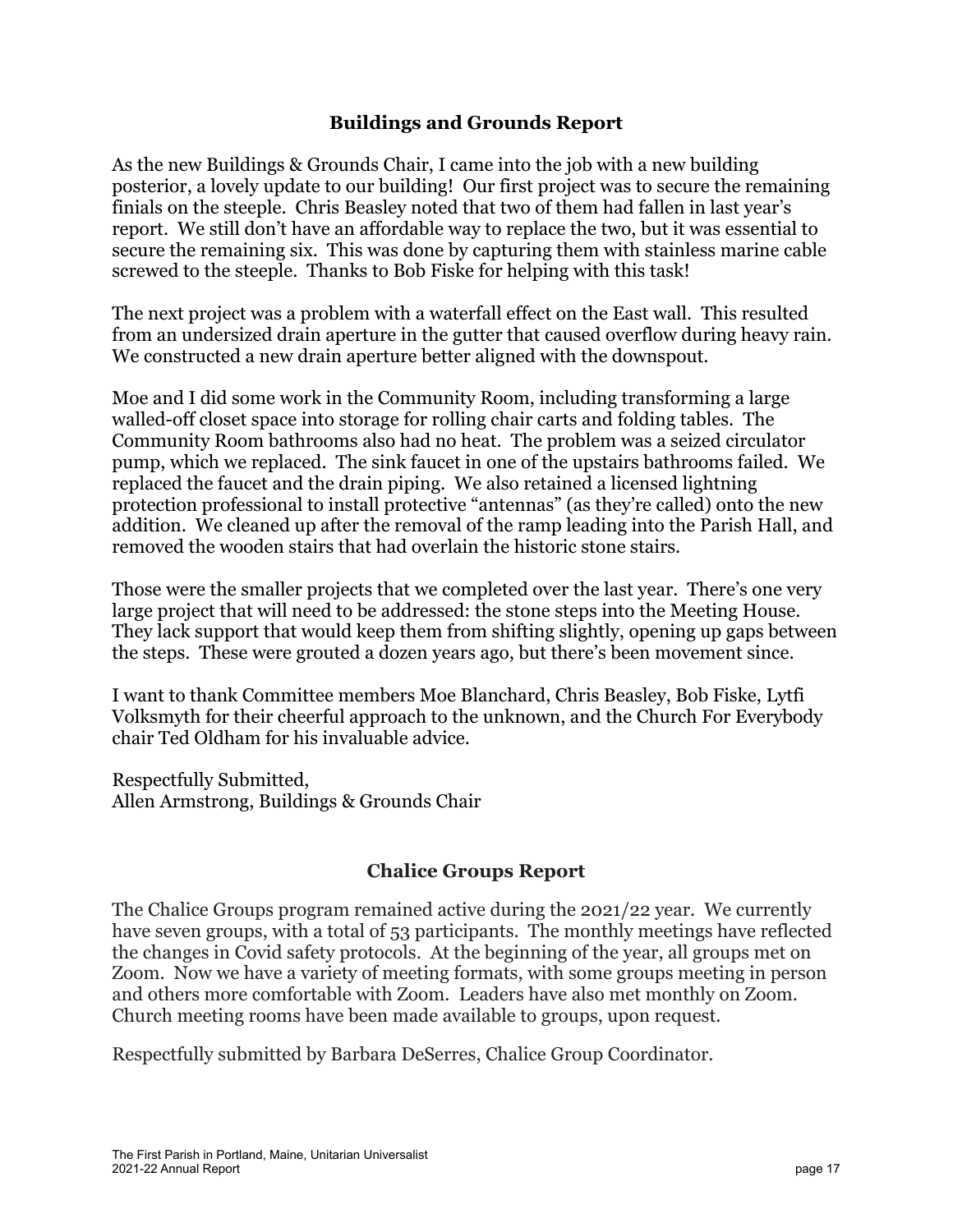#### **Membership Committee Report**

<span id="page-17-0"></span>The Membership Committee is dedicated to fostering community at First Parish, to supporting membership retention, and creating a welcoming environment to attract new members. We look forward to getting back in the saddle for in-person events. This year, we continued to meet online in order to meet everyone's safety concerns. Although in-person services are still relatively new, we were able to host a New Member Reception in the Memorial Garden and welcomed 3 new members to First Parish! We also continued our mentorship program for new members. Thank you to all who contributed to our Thanksgiving food drive. We were able to build baskets for 5 First Parish families. Next year, we are looking forward to planning more membership activities in person, as the CDC guidelines allow.

Respectfully submitted by Emily Bolt, Chair of the Membership Team. If you have a question or would like to offer feedback, please contact Emily Bolt at [emswah@gmail.com.](mailto:emswah@gmail.com)

#### **Pastoral Care Team Report**

<span id="page-17-1"></span>The Pastoral Care Team responds to calls that come into the First Parish office that are of a pastoral care nature; makes phone calls to members in need and sends heartfelt cards; visits members in hospitals, extended care facilities, and their homes. We keep in touch with homebound members by regular visits and holiday cards. We support members in the end of life process and help facilitate celebrations of life and memorial services. We often reach out to other FP Committees and Chalice Groups to more fully support our parishioners.

Since the start of the Covid-19 pandemic, most of our contact with parishioners has been through phone calls. However, some team members have shopped for, cooked for, and given parishioners rides to doctor's offices and hospitals. While Sunday services were conducted on Zoom, we continued to offer support through PCT breakout rooms. In May, we were pleased to be able to usher as a team again in the Meeting House. We are currently in the process of updating our 2018 Charter Statement. We will soon be partnering with the Membership Committee to organize the congregation by zip code to enable more support and connection with all parishioners.

Respectively submitted by Judy Micoleau, Chair of the Pastoral Care Team. Members: Anne Heminway, Cathy Koger, Cate Lund, Jeanne Mullen, Rev. Elaine Peresluha, Phil Ptacin, and Wendy Stanley.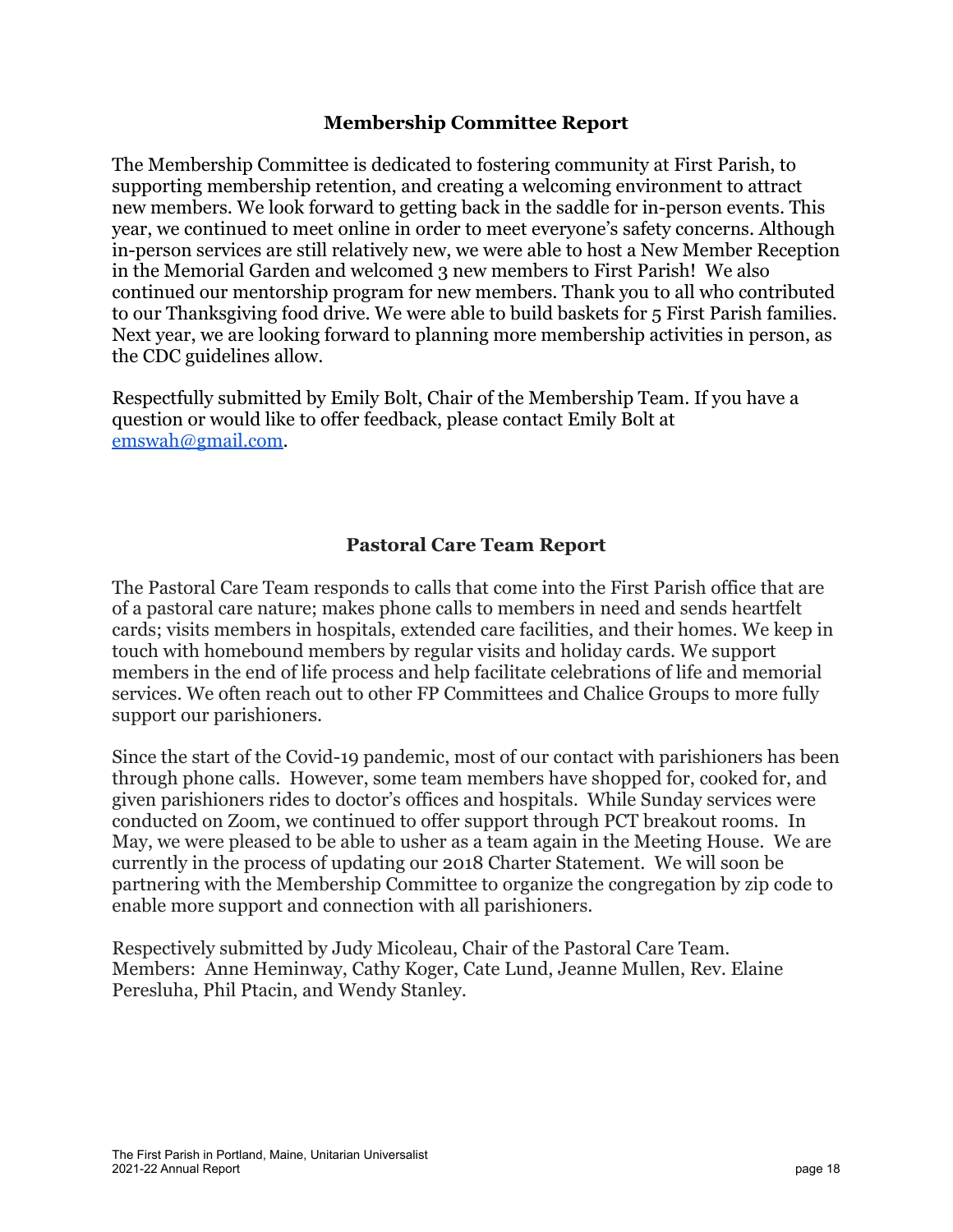#### **Safe Congregation Committee Report**

<span id="page-18-0"></span>With the new energy towards opening our doors to more community services and events, the Safety Committee will share that there is a wall mounted first aid box and a Naloxone kit on each floor in the Parish Hall. The 2nd floor has an AED and we have 6 staff and members enlisted to complete Pro-CPR certification. For safety and risk management we also have sharps containers in the bathrooms and outside. A user friendly Incident Report has been created and is being utilized by staff for on-site mishaps (two incidents have been documented in two months' time).

The 3<sup>rd</sup> floor Fire Evacuation Plan is pending final approval with a fire drill in our near future. In April, an Active Shooter training was conducted by two PPD officers. The officers encouraged the development of an Active Shooter Policy, they made some concrete suggestions to improve our overall on-site safety, and they offered Self Defense training. We would welcome new volunteers and are actively setting measurable goals for 2022-2023.

Respectfully submitted by Liz Wasilewski, Safe Congregation Committee Chair. For questions or comments please email  $\frac{\sec(\omega)}{\cosh(\omega)}$  substitutions or comments please email  $\sec(\omega)$  first parishportland.org.

#### **Library Committee Report**

<span id="page-18-1"></span>The Library Committee has remained active during the 2021-2022 fiscal year. Despite the pandemic and budget freeze, FP members were able to access our library via the online catalog and borrow books using curbside pickup and return. The onsite self-service book signout and return system for parishioners is available again, since in-person services have restarted. Due to the budget freeze, no new books have been purchased for the library this fiscal year.

The Library Committee continues to offer a Book Club which meets on Zoom the first Tuesday of each month. This has been well-attended and we plan to continue during the 2022-2023 fiscal year. The Book Club will continue to meet via Zoom at this time, per member request.

Respectfully submitted by Elizabeth Garnett, Library Committee Chair.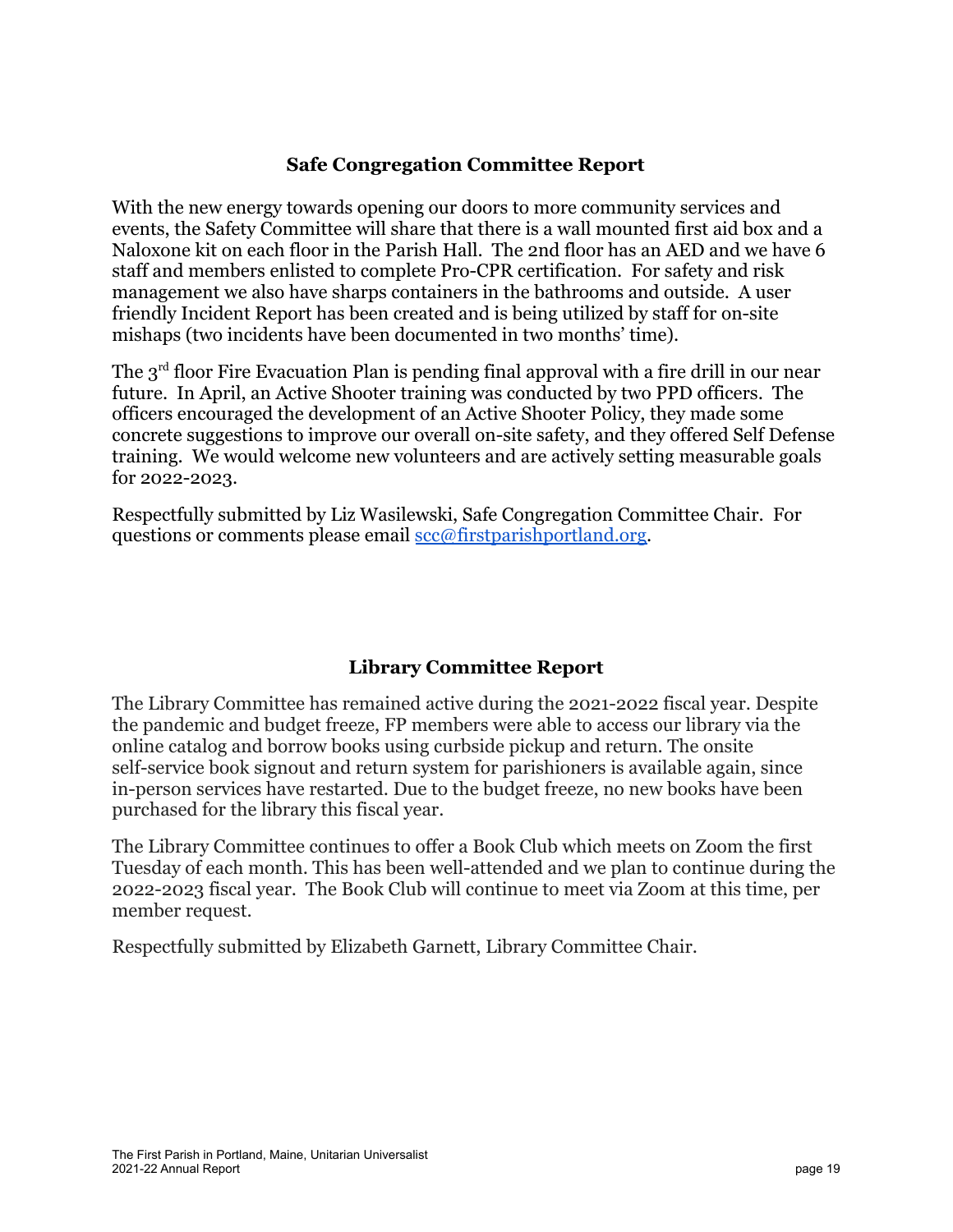#### **Pageant Committee Report**

<span id="page-19-0"></span>Due to the pandemic, we were unable to present the annual Nativity Pageant and Vespers Service again for the second year. On Sunday, December 19, 2021, however, Rev. Elaine reflected upon the importance of honoring our significant traditions referencing the Pageant and weaving some of its readings, music, and history into the Worship Service. During the Time for All Ages, Pageant Coordinator Laurie Hasty told the story of her friendship with the Pageant's creator, Rev. Vincent Silliman. The altar decorations featured some of the props used during the traditional Pageant.

We are looking forward to presenting the  $97<sup>th</sup>$  anniversary of the Nativity Pageant this coming December 18, 2022! If anyone is interested in participating in the preparation or presentation of this service, please contact **gPageant**@firstparishportland.org or speak with Laurie Hasty.

Respectfully submitted by Laurie Hasty, Pageant Committee Chair. Committee members include: Linda Blue, Bette Brunswick, Lindsay Chard, Nancy Chard, and Cecily Merrill.

#### **Personnel Committee Report**

<span id="page-19-1"></span>Processes and procedures are always subject to revision and refinement, and this year we updated these to increase efficiencies, clarify the role(s) of our Committee, and ensure that no important tasks are overlooked. Paving the way for future Personnel Committee members to ease into their roles on our committee is vital. We strive to proactively provide members with a clear understanding of FP organization, governance, available resources, and people in relevant leadership positions who can provide support as needed.

Mid-year, Scott Wheatley resigned and committee member Richard Burbank worked with the Rev. Elaine to engage an interim Music Director who subsequently left due to health issues. Richard is on leave from regular committee duties to assist with providing quality Sunday Worship. As a Personnel Committee member, he will participate in a candidate search to fill this permanent position. The committee continues to advocate for health insurance for its staff. We plan to request that the Governing Board and Finance review and approve an associated policy.

Respectfully submitted by Sue Veligor, Personnel Committee Chair. Committee members include Stephen Jenks, Lois Winter, and Richard Burbank.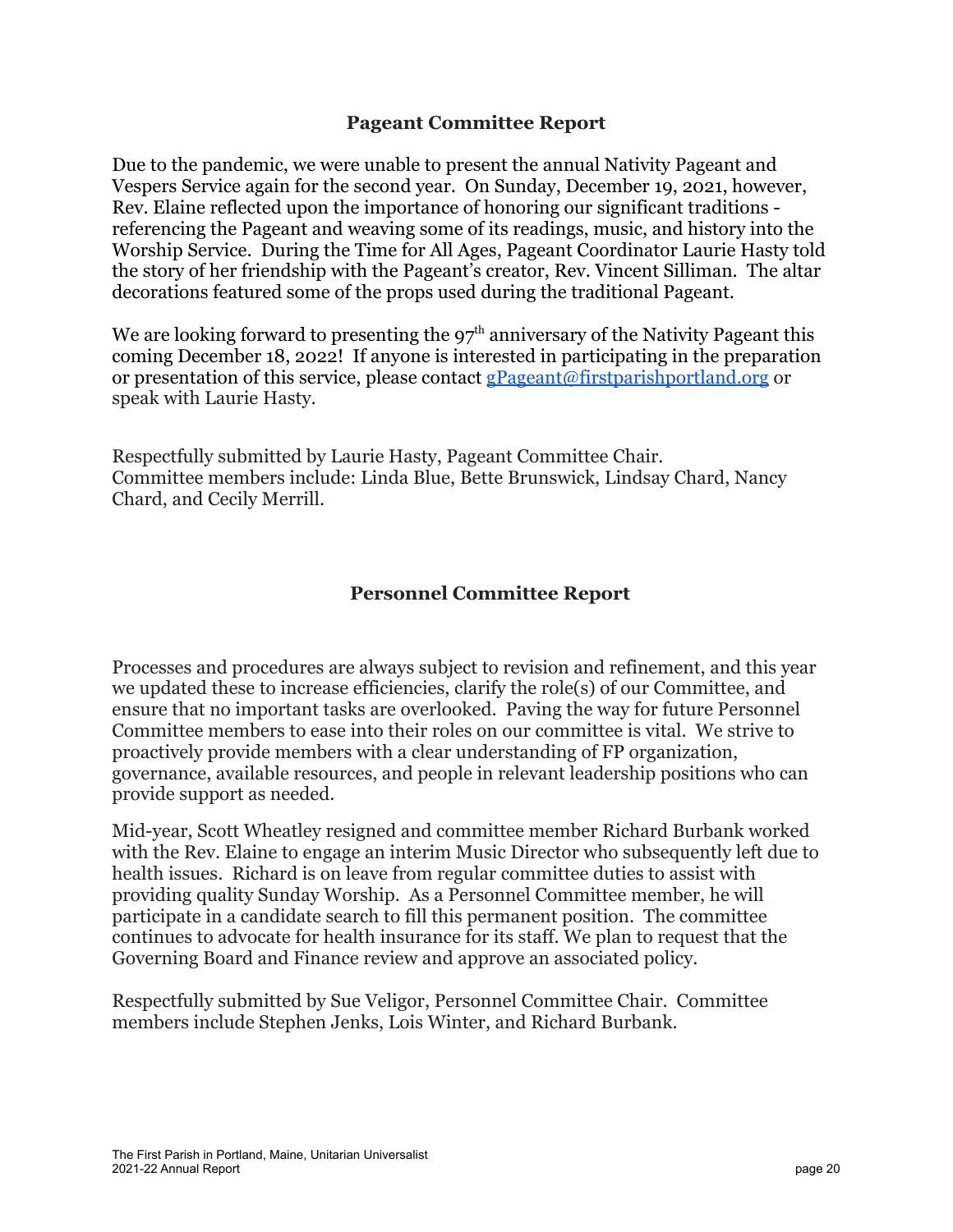#### **Faith-in-Action (FIA) Committee Reports**

<span id="page-20-0"></span>On May 20<sup>th</sup> we received word from the Unitarian Universalist Association (UUA) that First Parish was the recipient of the Bennett Award for the current year! The Bennett Award is given annually by the UUA for congregational action on human justice and social action. The letter of award stated:

"This congregation's ministry with the Wabanaki peoples and several of their community organizations is a powerful example of how UU communities can engage in both the internal and external work to support indigenous liberation and sovereignty. The depth of their relationship that is enhanced by the honest self-learning and acknowledgment of historical harms caused by the congregation has contributed to an ongoing truth-telling and healing process that creates an accountable and shared foundation for mutual liberation. In addition, their model of learning and engagement is one that has been shared with their state action network, and successfully replicated among other congregations in Maine."

I would like to give special thanks to the Wabanaki Ally Team (WAT) and our allies at MUUSAN and other UU congregations in Maine for their support. The WAT led the legislative effort to pass a number of bills designed to move forward tribal sovereignty. On behalf of First Parish, the WAT applied for and received the UUA's Bennett Award.

The FIA Committee at First Parish carries out its work through eight social justice teams. The Committee has not had a formal meeting in FY 2021-22 because of Covid restrictions, but a number of teams have been active via Zoom and, more recently, in-person meetings. As was true for last year, some teams are inactive due to the pandemic. Team contributions to the Annual Report follow this introduction.

I would also like to take note that the Racial Justice team is in the process, together with church leadership, of creating a strategic plan to promote First Parish's adoption of the 8th Principle proposed by the UUA – to work toward building a diverse multicultural beloved community. It has been my pleasure to serve as co-chair of the FIA Committee for the past three years. I leave the committee in the good hands of Jaimie Mulligan Brooks. Respectfully submitted by Carl Cappello, Co-Chair of the FIA Committee.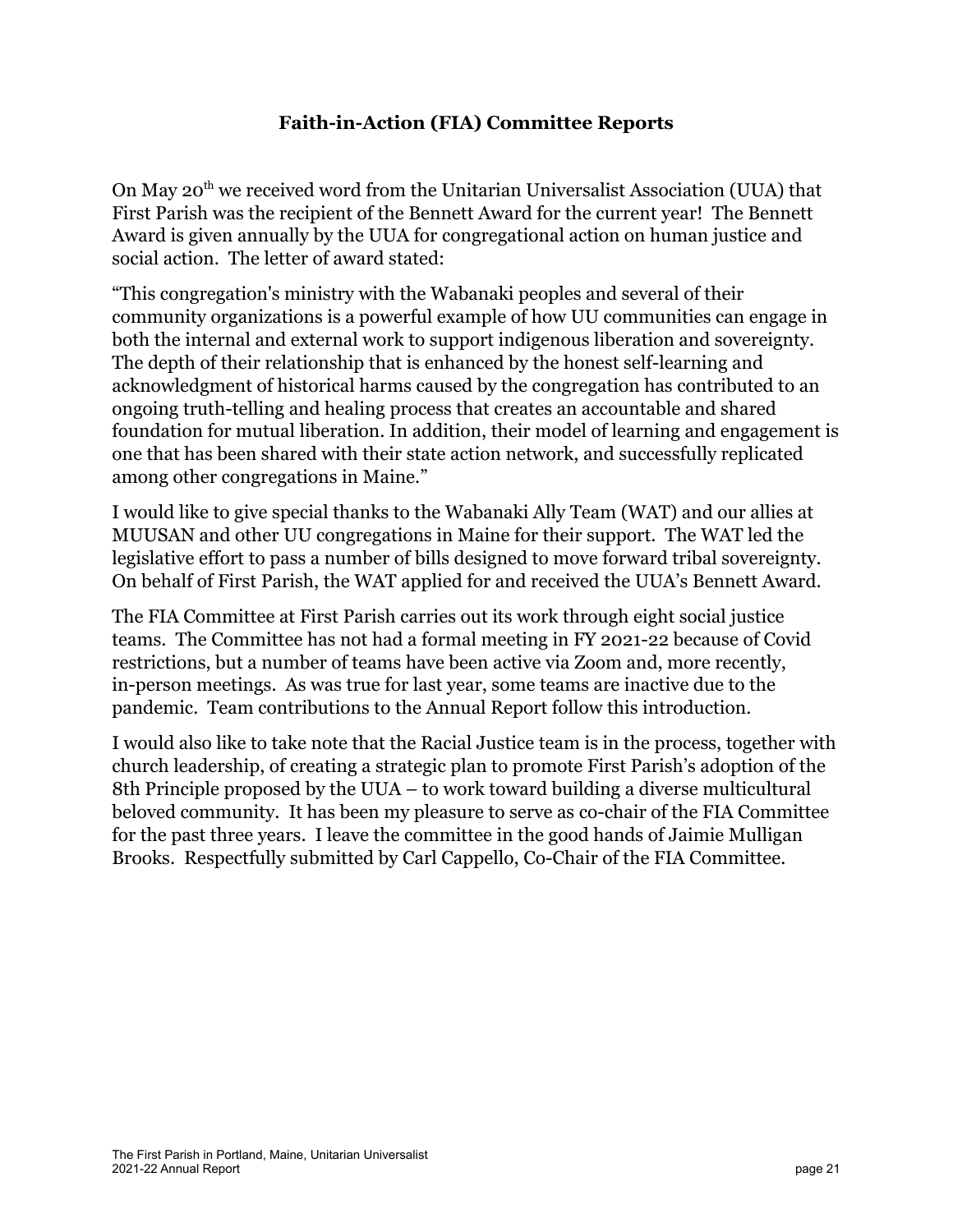#### **Racial Justice Team Report**

<span id="page-21-0"></span>The Racial Justice Team mission is to lead and support the congregation and administration in becoming a Beloved Community that accountably dismantles racism and other oppressions in ourselves and our church. In our covenant, we pledge to conduct our work joyfully and in community, and we adopted the Poor People's Campaign principle that states: "poverty and economic inequality cannot be understood apart from a society built on white supremacy."

Our activities this year have included unifying Faith-In-Action toward a shared understanding of Fusion movement building, moving the church towards adoption of the 8th Principle, collaborating with the Wabanaki Ally Team for indigenous sovereignty work, and organizing and mobilizing congregant participation in the Poor People and Low Wage Workers Assembly and Moral March on Washington, June 18, 2022. We strive to apply the Poor People's Campaign principle of Fusion to FIA subgroups. We are also working to provide opportunities for the congregation to put our UU principles into action on specific racial and social justice projects.

Respectfully submitted by Kris Minister. Members include Carl Cappello and Marcy Makinen.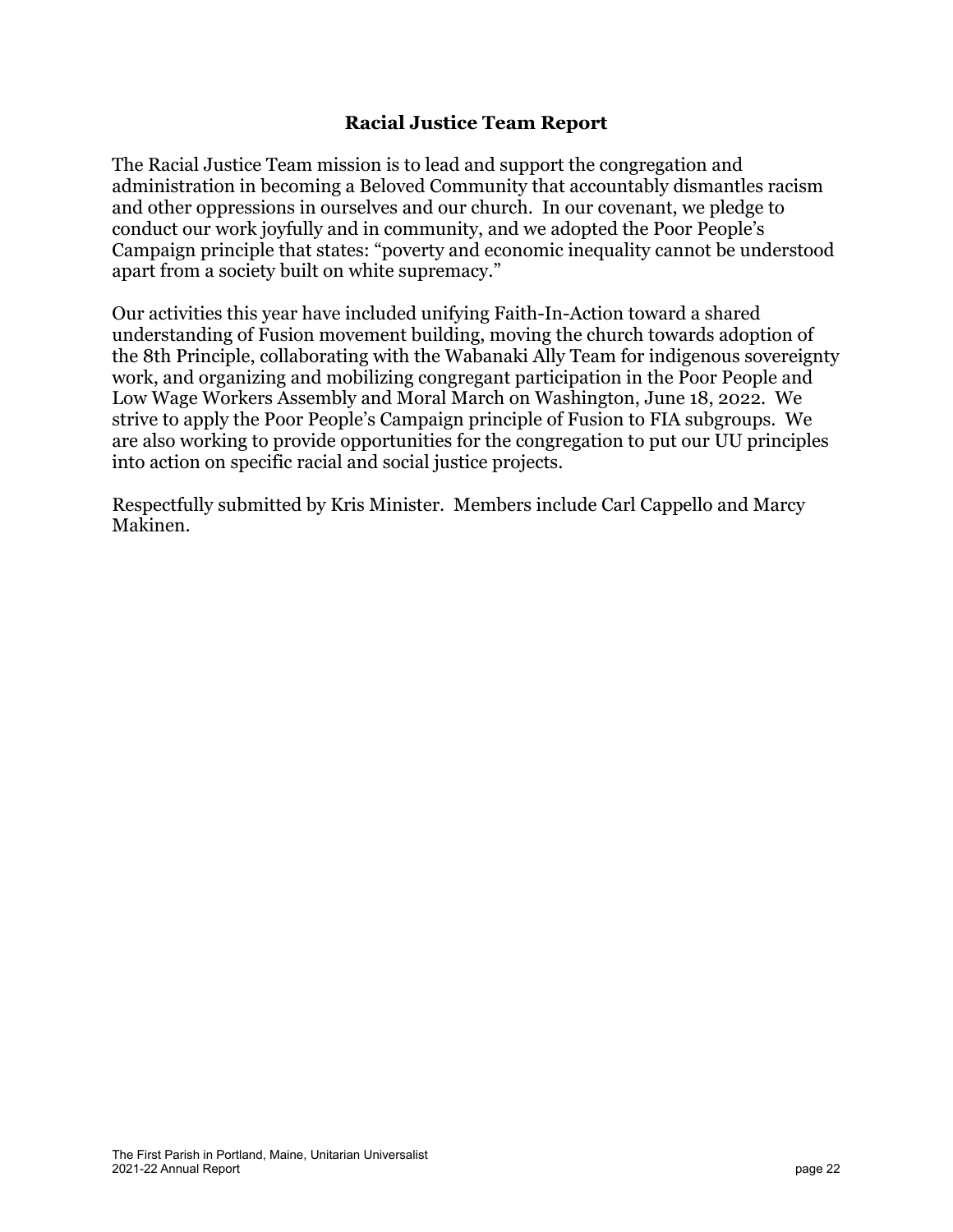#### **Youth and Family Outreach (YFO) Report**

#### <span id="page-22-0"></span>History:

Youth and Family Outreach (YFO) has a rich and unwavering history of serving some of Portland's most disadvantaged children and families. In addition, YFO has a longstanding, historical connection with First Parish. Founded in 1844 as a community outreach mission of the Unitarian congregations of Portland, from the very start its mission has been to serve "the poor of Portland." Throughout its long history, YFO has provided many different kinds of support to this important part of Portland's population. Beginning in 1853 with the establishment of Maine's first adult education school, the agency has always risen to meet the critical community needs of the time. Throughout the past 178 years, a sample of these community needs included: the Pride Training School for Developmentally Delayed Children, Beacon Teen Center for Homeless Youth, and a Teen Adventure Program for at-risk Middle School youth.

For the last 33 years, however, YFO has run an early childhood care and education program for children ages 6 weeks to 5 years. The program is licensed and nationally accredited by the National Association for the Education of Young Children (NAEYC). In line with its mission, 60-70% of the families YFO serves are low-income families. YFO is First Parish's oldest social action endeavor. Though YFO has been independent of First Parish for over 33 years now, the ties between the two are still strong and healthy. Indeed, members of First Parish have served on the YFO Board of Trustees since its inception and continue to be active volunteers to this day.

#### 2021-2022 Accomplishments:

- In December 2022, we completed a funding match from the Sam L. Cohen Foundation of \$250,000 toward our *Building A Brighter Future Capital Campaign*. In March 2022, with word from Cumberland County of one last grant award, we wrapped up our \$3M capital campaign. We will begin construction in June 2022 on our transformational, early education, and family resource hub with affordable housing, in partnership with Portland Housing Authority.
- We maintained accreditation with the National Association for the Education of Young Children. We also maintained Level 4 status (highest status) on Maine's Quality Rating System for child care providers.
- We were awarded a collaborative grant with Catherine Morrill Day Nursery from the City of Portland.
- We continued to operate a community-based public Pre-K classroom in Portland.
- Our board and staff completed a 12-month DEIB series to talk about our current anti-bias/anti-racist practices, learn about each other, and how we can improve.
- We completed our  $15^{th}$  year of collaboration with the USM School of Social Work Internship Program. YFO is an official Internship Site for USM's BSW students.
- We continued commitment to community collaboration through work with the Maine Shared Services Alliance and the Maine Department of Labor. Through this collaboration, an Early Childhood Specialist Apprenticeship Program was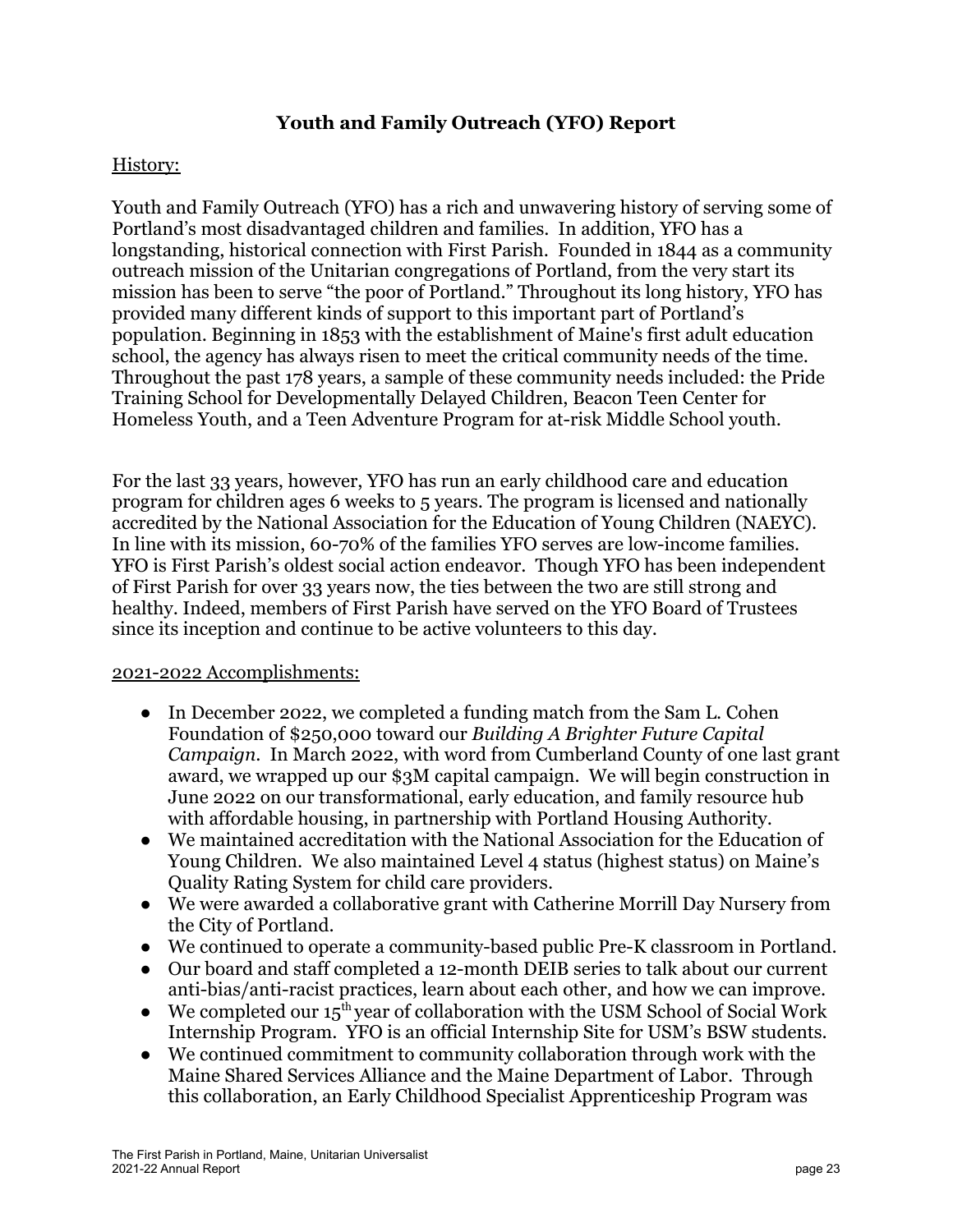developed. When slots are available both through the Program and at YFO, apprentices are placed at YFO.

- Our Executive Director continued to serve on a Task Force developed to identify barriers that families may experience when trying to access Public Pre-K here in Portland.
- We have kept all of our families and children healthy, safe, and thriving through a second year in a global pandemic. We kept our doors open all year and offered resources to families who were struggling.

#### YFO Board of Trustees:

The First Parish Bylaws call for the "official" election and/or endorsement of YFO Board Members by the First Parish Unitarian Universalist Society. This endorsement is meant to happen at the First Parish Annual Meeting.

| Amy Grommes Pulaski (President) | Term expires February 2025    |
|---------------------------------|-------------------------------|
| Melissa Cilley (Vice President) | Term expires October 2023     |
| Lindsey Chard (Secretary)       | Term expires January 2025     |
| (Member First of Parish UU)     |                               |
| Benjamin Schwartz (Treasurer)   | Term expires September 2024   |
| <b>Brenda Norris</b>            | Term expires August 2023      |
| (Member of First Parish UU)     |                               |
| <b>Emily Leibling</b>           | Term expires September 2023   |
| <b>Tom Marczak</b>              | Term expires February 2024    |
| <b>Owen Patrick</b>             | Term expires August 2024      |
| Georgia Jenkins                 | Term expires September 2022   |
| <b>Elizabeth Pope</b>           | Term expires January 2023     |
| Elizabeth Snell                 | Term expires April 2023       |
| <b>Emily Dupraz</b>             | Term expires February 2023    |
| Kristin Dargis                  | Term expires September 2024   |
| <b>Gregory Michaud</b>          | Term expires September 2024   |
| Camelia Babson-Haley            | <b>YFO Executive Director</b> |
|                                 |                               |

YFO Administrative Personnel Camelia Babson-Haley, Executive Director Michelle Greenlaw, Program Director

Respectfully submitted by Jackie Oliveri.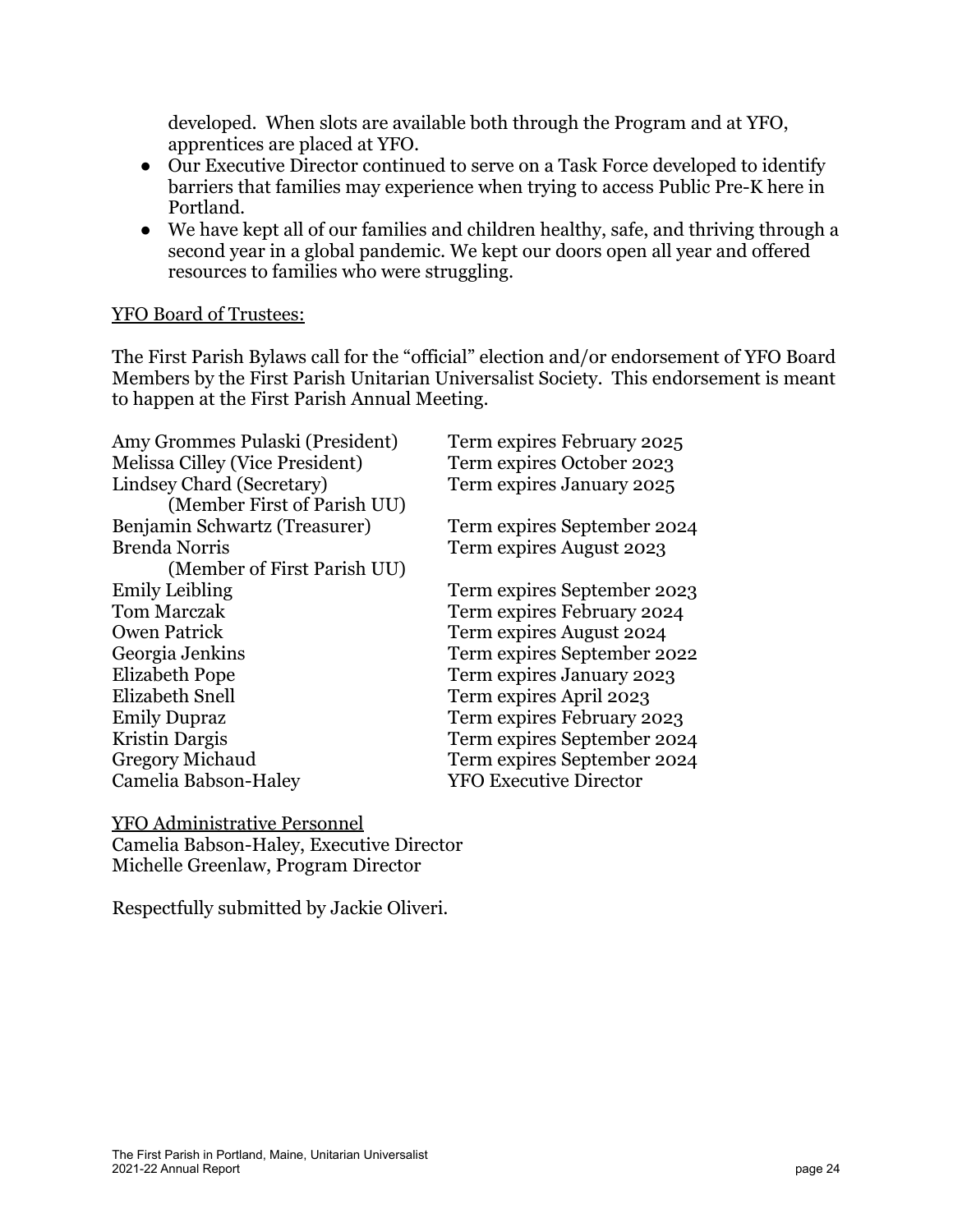#### **Finance and Stewardship Report**

<span id="page-24-0"></span>For the fourth year in a row, First Parish finished the July 2020 -June 2021 church fiscal year with a balanced budget. A surplus of \$24,828 was set aside in the Contingency Fund to help us navigate future financial challenges. We are also expecting to break even for the current fiscal year which ends on June 30th. As of the April 30th financial report, First Parish has reached 72% of its \$419,000 revenue goal and has spent 75% of the annual budget. The link to the next fiscal year's budget is [here.](https://firstparishportland.org/wp-content/uploads/2022/05/FP-FY2023-Proposed-Budget_AnnRpt.pdf)

As we look ahead to our future, financial support from the annual Stewardship drive underpins the annual budget and reflects the commitment of members and friends to support the people and programs that fulfill our mission. To attract the right settled minister for First Parish, it is critical to establish a strong financial base to give the new Minister sufficient resources to enable First Parish to continue to be a strong voice and participant in social justice, racial justice, housing, and climate change issues. Thanks to the many members and friends who have made a financial commitment! To date, we have received \$204,000 in pledges, including pledges from five new households and increased pledges from 54 households. We are grateful for each and every pledge, because The Future is Us and We are UUs.

Despite our success with the Stewardship campaign, the church is facing a critical financial crossroads. Our revenue from rentals and fundraisers is around 50% of historical levels. We are facing operating cost increases for energy, internet, and live streaming capabilities. We have identified necessary new investments in communications, music, and faith formation that we do not yet have the funds to pursue. For the coming fiscal year we are proposing a 3% cost of living increase for all staff, and continuing to cover 80% of health insurance costs for full-time staff. The minister search will involve significant expenses for recruitment, as well as moving costs once a new settled minister is selected. The only way we could close the revenue gap for next fiscal year is to use \$30,000 from the Contingency Fund.

We cannot fund church operations with Stewardship alone. One of our biggest challenges is engaging volunteer support for fundraising. We have an opportunity to pull together as a community and come up with some creative and impactful fundraisers that will enable us to achieve our vision of a rising, growing, and thriving church. This could mean bringing back the spring fling dinners, putting together an art auction, or staging music benefit concerts… the sky's the limit and new energy is greatly needed! **Please consider how you can contribute your talents, time, and creativity to First Parish's fundraising efforts in the coming year and notify the Finance Team of your interest.**

Respectfully submitted by Claire Cowan and Susan Cook. If you have a finance or budget question or would like to offer feedback, please contact Claire Cowan at [finance@firstparishportland.org.](mailto:finance@firstparishportland.org) This year's Finance Team members are: Bill Adams, Fundraising Chair; Carl Cappello, Income and Expense Treasurer; Susan Cook, Stewardship Chair; and Claire Cowan, Chair. Stewardship Team members are: Sue Cook, Debbie Schulz, Marlies Reppenhagen, Martha Burke, and Tom Rogers.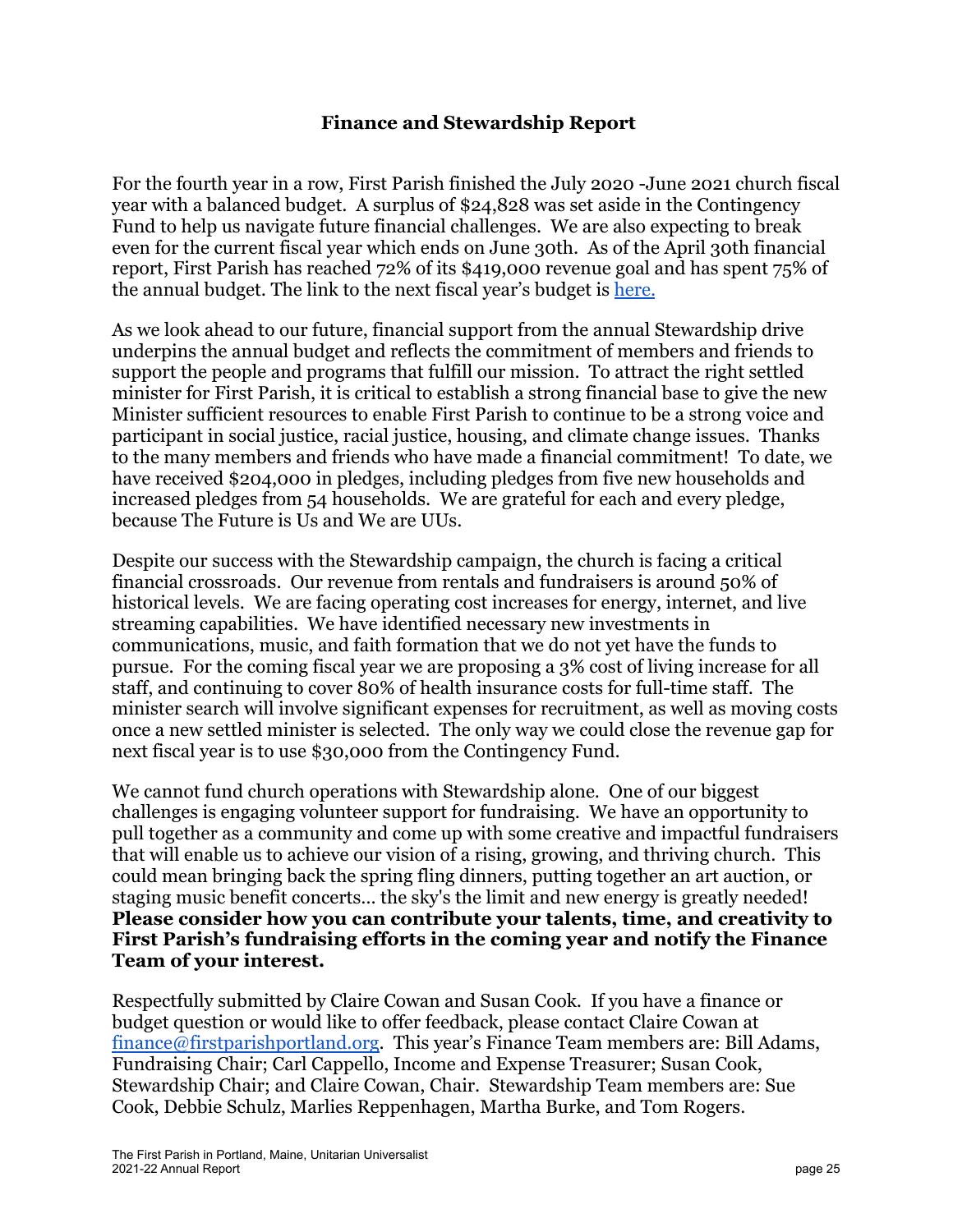#### **Music Committee Report**

<span id="page-25-0"></span>2021-2022 has been a tumultuous period for the choir! Just as we were ready to start singing in the Meeting House again, our beloved Music Director, Scott Wheatley, decided to devote his energy closer to home and left the position. Following Scott's departure, we were led for a brief bit by an Interim Music Director, who had to resign from the position due to health reasons. Thankfully a very talented fellow choir member, Richard Burbank, stepped up to the task and has been leading the choir since March. A committee to recruit a new Music Director has been established with the hopes of having a permanent director for the start of the new church year. Choir membership has dropped significantly since the pandemic, and we would love to build it back up to pre-Covid membership of approximately 30 people. Music has been, and will always be, a critical part of First Parish. Our choir members are committed to bringing diverse musical selections to each service.

Respectfully submitted by Deena Hastings, Music Committee Chair. Members include Brenda Franey, Sue Woods, Cliff Hoover, Trisha Nadaff.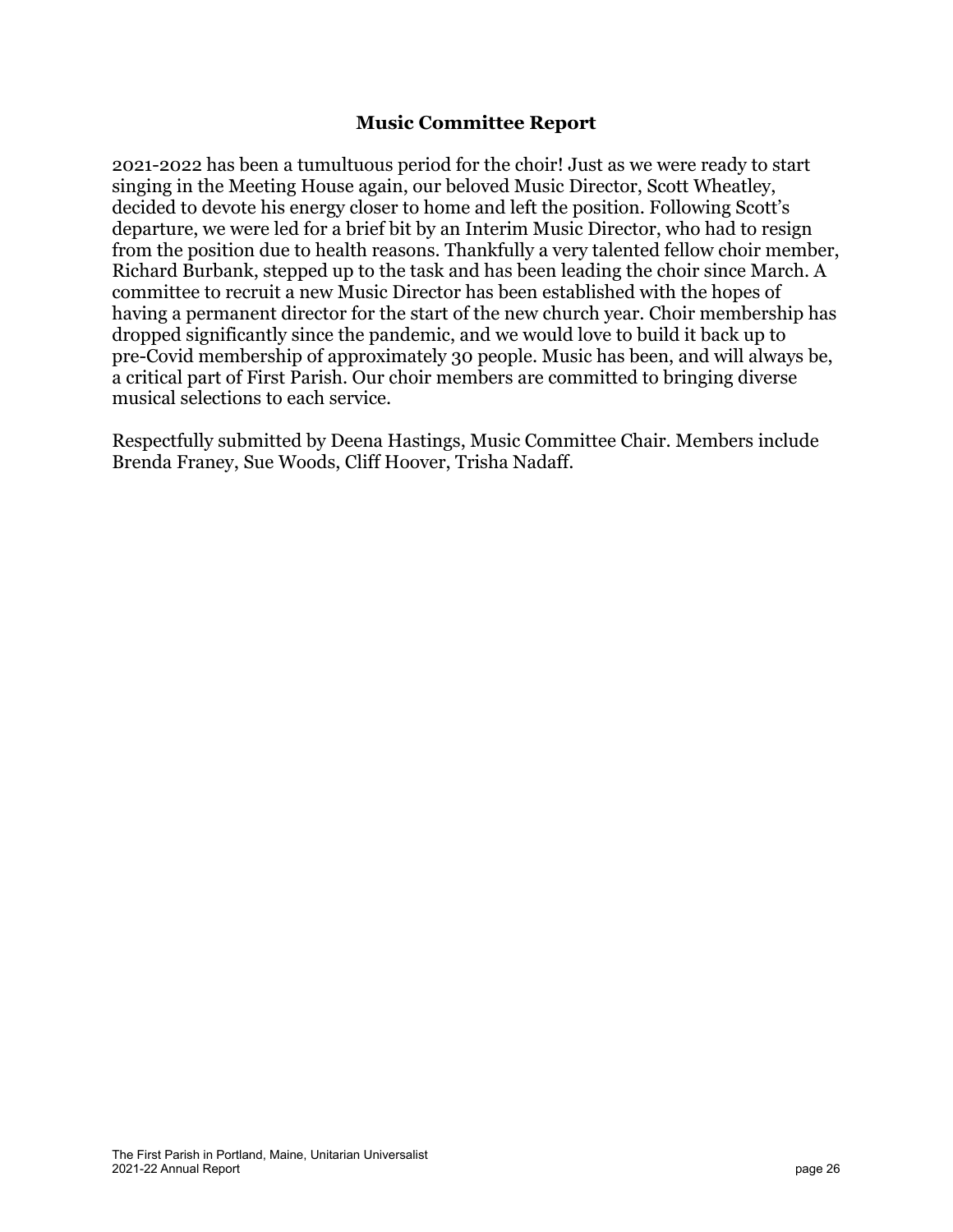#### **Faith Formation Committee Report**

<span id="page-26-0"></span>Our committee has done our best to navigate during the pandemic, albeit not without challenges. We have continued to meet monthly via Zoom, and have continued to support Toben Cooney-Callnan in his work as the Director of Faith Formation. Toben has continued to share his time and gifts with both First Parish and the UU Church of Brunswick. Toben has been busy with multiple children's programs including Zoom Faith Formation sessions for the children, Children's Chapels, Junior and High School Youth Groups, 7-9 Our Whole Lives Program, and the recent Bridging Ceremony for Youth Sunday. Much of the programming has been open to members of both congregations, and the Coming of Age Service was the first shared Worship Service with UUCB.

Toben has noted difficulties with participation. In-person engagement for youth Faith Formation classes has been low. The two Youth Groups and OWL programs were better attended. Toben hired two new teachers this year, who have both agreed to return in the fall. As we discussed last year, we have followed Toben's lead and vision to transition towards the Faith Formation model, which is a whole congregational approach. To that end, we drafted a new Faith Formation Mission and Vision Statement and updated Toben's job description to include the Faith Formation duties. As you may remember, Faith Formation is a broader concept that reorients our perspective to the whole congregation, working to develop and foster our UU faith.

Toben did not have sufficient work hours to offer any adult Faith Formation classes over the last year, but he is planning some intergenerational programming with the Wabanaki Ally Team in the Fall of 2022. We hope Toben can provide and support more adult and intergenerational programming in the fall. The Faith Formation Committee needs **new members** with fresh perspectives to develop this vision, especially from people who may not have children, but have an interest in adult Faith Formation. The current committee has been long-serving and intends to remain intact into the Fall of 2022, but we hope to recruit new members to provide much needed energy and vision!

Respectfully submitted by Andrew Bloom. Faith Formation Committee Members: Toben Cooney-Callnan, Director of Faith Formation; Thomas Mauldin, Chair; Andrew Bloom; Mary Bloch; Maura Sullivan.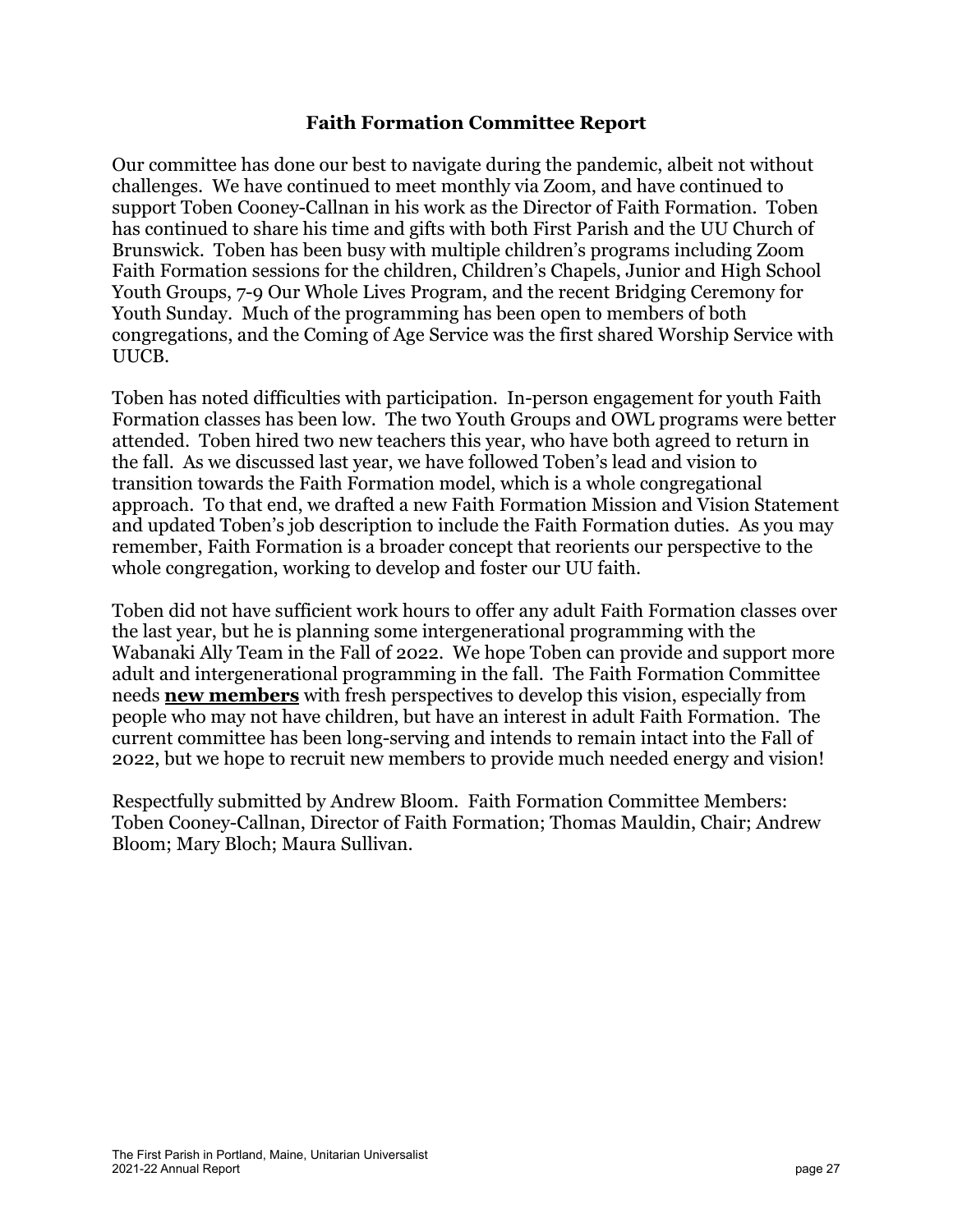#### **Communications Team Report**

<span id="page-27-0"></span>This year, the focus of the Communications Team has been to review and clarify First Parish's external publicity outlets and procedures. An evaluation of the church website content and presentation has just begun. Documents have been developed for church leaders to follow that outline the information needed, the process, and timeline for publicizing a First Parish activity, event, or announcement on the church website, Facebook and Instagram pages, and in a Press Release. These can be found in the All Leader Resources folders for reference.

A social media ethics statement was drafted to address concerns regarding First Parish's use of the Meta Corporation platforms. We post on these sites at least 4 times per week. Members who participate in Facebook and Instagram are encouraged to engage with the First Parish sites by liking, commenting, or sharing posts which will boost our status in the algorithm and place First Parish posts higher on the feeds. This will help to spread our messages to a broader audience.

The team is designing a new general information brochure about First Parish. Information includes brief descriptions about the history, theology, and activities of our church. These will be available in the pew and information racks for visitors and renters and are included in all new member material packets.

The new television in the Parish House, which is part of the Church for EveryBody project, offers an opportunity for sharing visual information to all who enter our building. Teams are encouraged to contact Hannah, [our Congregational Administrator](mailto:office@firstparishportland.org), with materials to be aired on the screen.

Another major project has been to clean up our membership directory, ICON. We now have an accurate, detailed database of our membership. This is important information especially for the work of the Membership, Stewardship, and Finance Teams. The Transition Team has also been using this updated contact information during the ministerial search process.

Respectfully submitted by Laurie Hasty. Communications Team members include Hannah Gilman, Chair; Jaimie Mulligan Brooks, Laurie Hasty, and Patricia Washburn.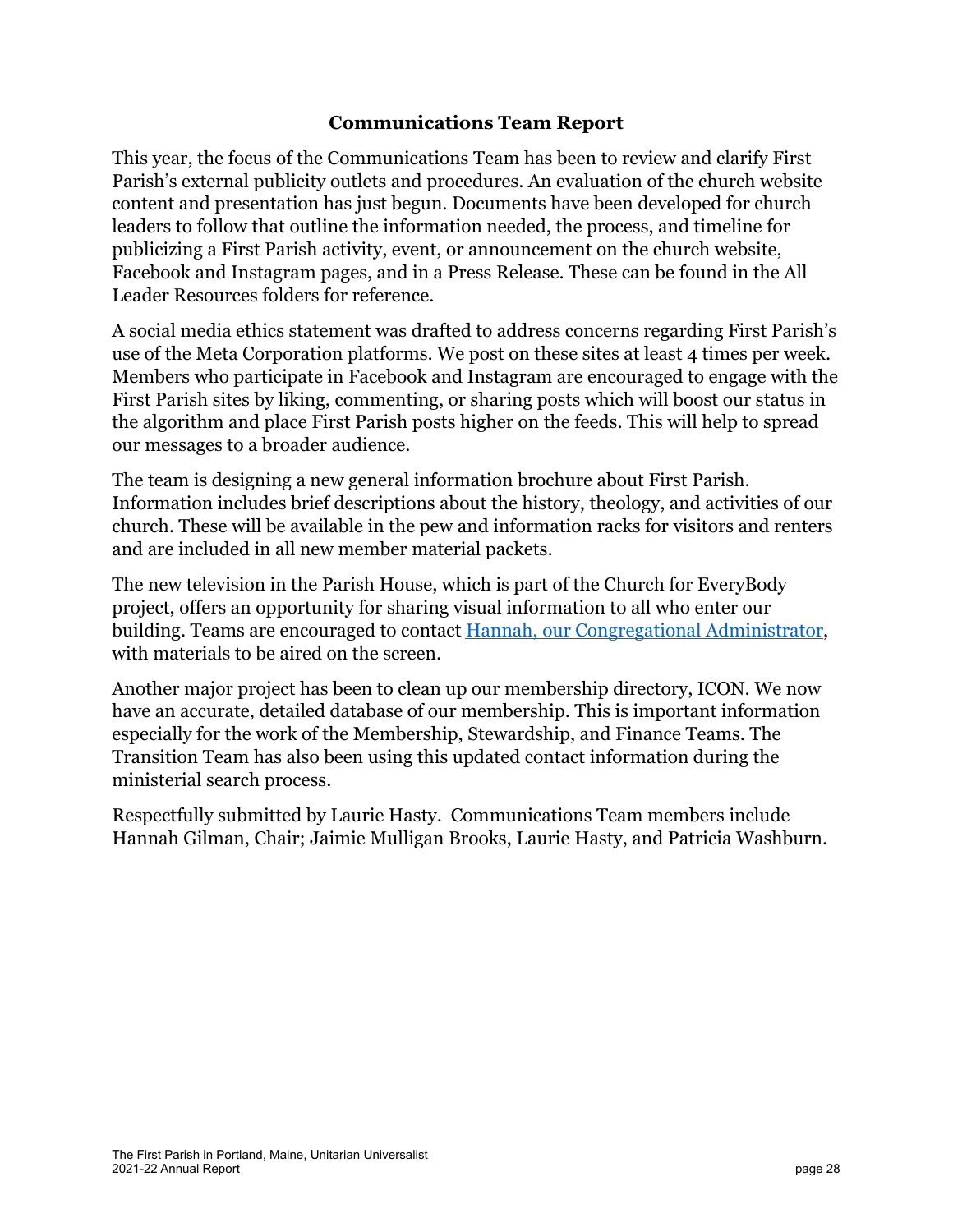## **Staff Reports**

#### **Director of Faith Formation's Report**

#### <span id="page-28-0"></span>**Shared Ministry**

This was our third year of shared ministry with the UU Church of Brunswick (UUCB). Rae Jett served as my assistant in making sure that the Faith Formation Program was running smoothly on Sundays when I was at UUCB. This shared ministry allowed First Parish (FP) to successfully run the 7-9 Our Whole Lives Program with a total of five youth (two from UUCB and three from FP). The Youth Group was also combined (two from UUCB and eight from FP). UUCB went back to in-person meetings in September, while FP stayed online. The FP Children's Faith Formation Zoom meetings were open to UUCB families, and we did have some engagement from UUCB families at some of our meetings. The FP/UUCB Youth Group put on a successful Youth Sunday and began the year by sharing the Coming of Age Program with UUCB. This was a well attended, successful sharing of programming. The Coming of Age Service marked our first shared Worship Service with UUCB.

#### **Faith Formation**

We have officially rebranded from Religious Exploration to Faith Formation. The intention behind this is to gradually transition away from the idea that the program is just for kids and families. Our vision is to include intergenerational learning and service projects, as well as offering Adult Educational and Community Building opportunities through workshops and service opportunities. I did not have enough work hours to offer any adult programming this year, but have begun some planning with the Wabanaki Ally Team for intergenerational programming in the Fall.

#### **Children/ Youth/ Families**

Engagement has been difficult this year in some aspects, and successful in others. We had limited engagement (often just one or two kids) in our weekly Zoom meetings. I continued to send out activity packets to families to offer those who were not attending online an opportunity to engage with FP and continue developing their UU identity. When we returned to in-person programming in February, we saw an initial increase in family engagement. Our first few Faith Formation meetings welcomed several different families each week. By the end of the church year, however, we were only seeing one to two families each week. One of the families that was regularly engaged with Faith Formation online fell back from participating in person and, though I tried to offer other avenues of engagement, we have not seen them since moving to in-person meetings. We have had one or two new families drop in for Faith Formation, but they did not attend regularly. We hired two teachers this year, who were both extremely helpful in creating a sense of ease and familiarity for the kids who did attend. Both have agreed to return next year.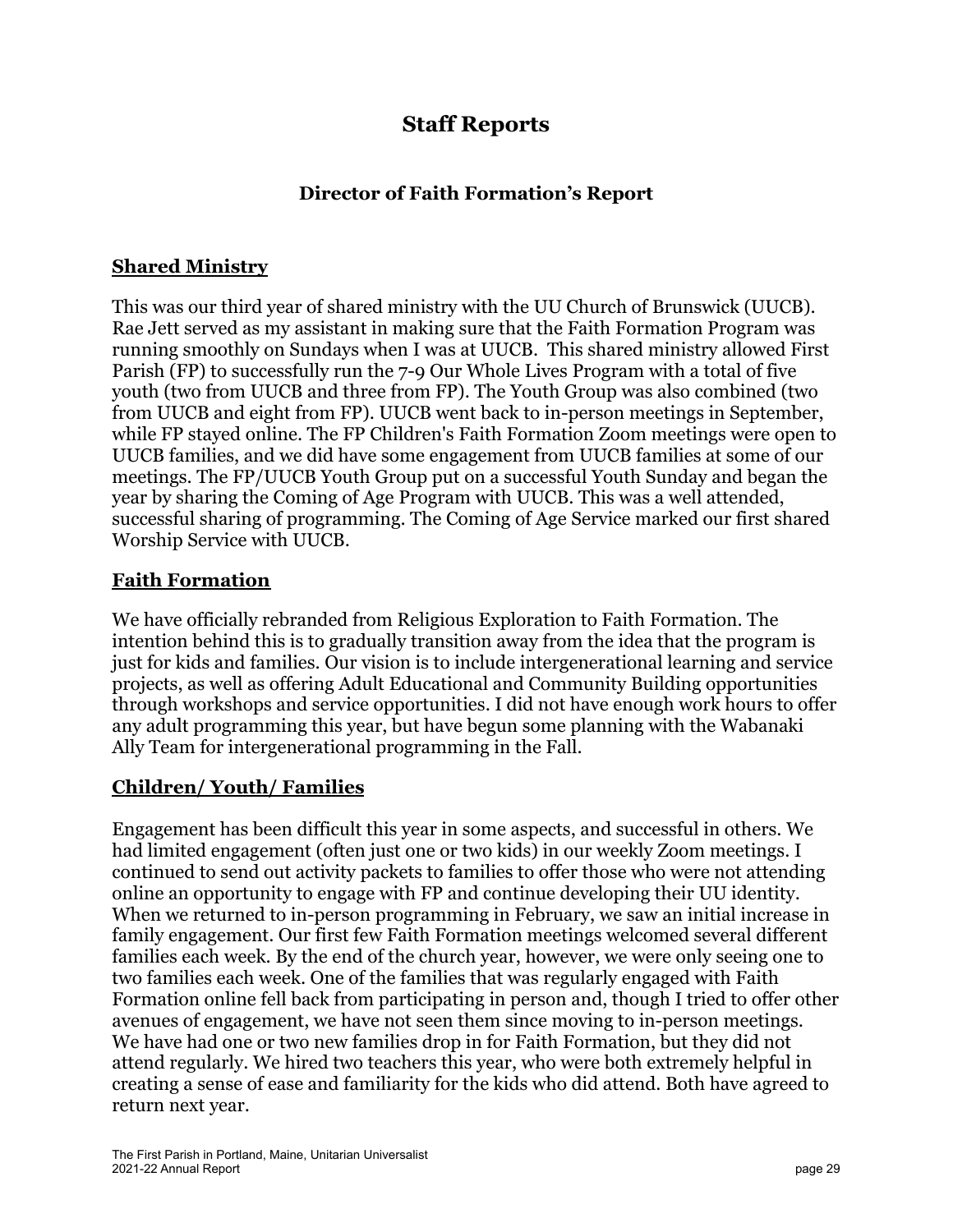We created a Junior Youth Group for 7th and 8th Graders from FP and UUCB that met online for a couple of game playing events as well as in person for a walk around Mackworth Island. In addition to teaching Children's Faith Formation on Sunday mornings, Sam Spadafore served as the co-facilitator for the Junior Youth Group. When FP returned to in-person meetings, the FP/UUCB Junior Youth Group began the 7-9 O.W.L. Program. This was well attended; families were very supportive of the program and grateful that it was offered. The plan for next year is to offer a Coming of Age Program for kids who were part of the Junior Youth Group.

The High School Youth Group offered several in-person meetings in the community that were well attended. We did a Corn Maze in the Fall, a Christmas Light Walk in the Winter, and we will be doing an Escape Room Event (per youth request) this Spring. We have a Pride Poster Printing Event with Pickwick Independent Press scheduled for this Summer. We also met online until February, when we returned to in-person meetings. In addition to teaching Children's Faith Formation and assisting on Sundays when I was at UUCB, Rae Jett served as the co-facilitator for the High School Youth Group. One of the first things that the youth were able to do when we came back in-person was to create goody bags and hide Easter eggs for our Easter Egg Hunt. They also created a lovely Youth Sunday Bridging service where three of our youth bridged. The plan for next year is to offer the 10-12 O.W.L Program in addition to our regular Youth Group Activities.

#### **Challenges**

As previously mentioned, engagement was difficult to anticipate this year. Several families expressed that they were "Zoomed out." The hope was that those families would reengage once we returned to in-person meetings, but re-entry has been slower than we initially hoped for. Additionally, UUCB returned in person well before FP, which made my work more difficult because I was not able to share as much programming. The mindset of the Covid Response Team at FP was also very different from that of UUCB. I found myself feeling overwhelmed and unsure of the best measures to take to protect families while also trying to keep them engaged.

The Faith Formation Committee needs support. Several members of the committee (including the chairperson) have served on the committee for several years but continue to do so out of loyalty. This has meant that their availability to support the program has sometimes not been as great as their desire to do so. We also lost a member of the committee to the Transition Team. With family engagement being so low, it is difficult to imagine trying to build up support for the program without a larger, more available Faith Formation Committee and more staff hours to dedicate to family outreach.

Respectfully submitted by Toben Cooney-Callnan, Director of Faith Formation. For questions, please email [dre@firstparishportland.org.](mailto:dre@firstparishportland.org)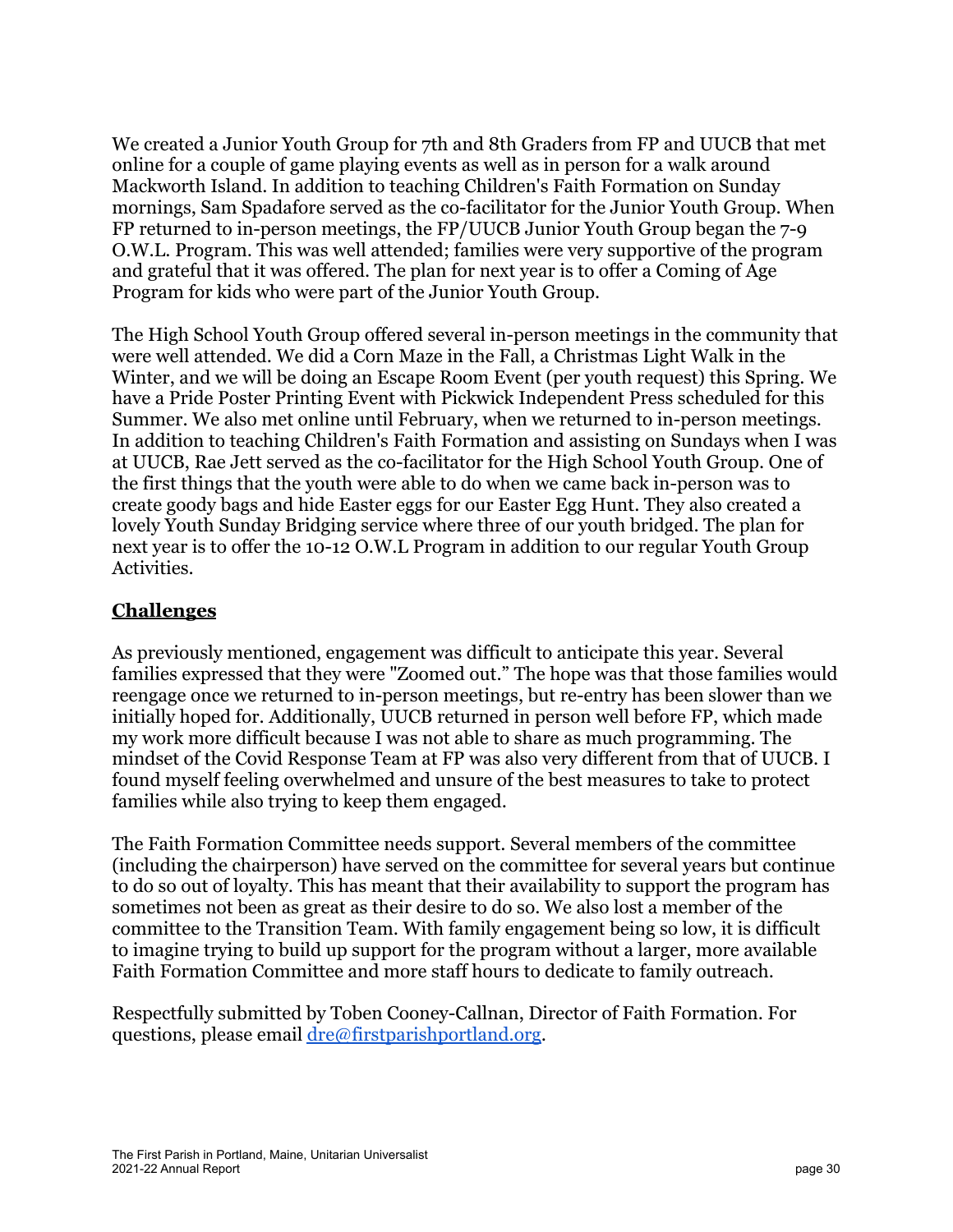#### **Membership Coordinator's Report**

<span id="page-30-0"></span>The job description of the Membership Coordinator is to "onboard and support new members and deepen congregants connection to First Parish by coordinating their involvement with the Church's ministries. The Membership Coordinator will welcome visitors to the congregation, connect visitors, friends, and members to each other and the activities of the Church, and create a welcoming culture among all members at First Parish." The Coordinator's goal is to "work to increase membership at First Parish, diversify our congregational growth, increase congregants' participation in programming, and boost our social media presence." This is a part-time position of 18 hours/week for 10 months (September-June). On average, I have worked 23 hours/week this past year; over the summer, I logged 47 hours.

In spite of the building having been closed for almost 2 years with all of our activities and worship moved online due to the pandemic, I am so pleased that we had three people participate in the Membership Ceremony on May 1st and join First Parish. Two other people who were unable to participate on that date have also signed our Membership Book. In preparation for membership, a two-session history class was held in January 2022. Rev. Elaine Peresluha and Faith Formation Director Toben Cooney-Callnan led a class on the history of Unitarian Universalism, from our Judeo-Christian roots to our present broad UU theology. The second session focused on the specific history of First Parish, which had been thoroughly researched and explained by parishioners Charlie Micoleau and Kris Minister. These sessions were open to anyone interested in our church, including current members. In April, the "Path to Membership" class gave potential new members an overview of the specific management structure of First Parish. Dirane Kelekyan (Ministry Leadership Team Chair), Taryn Friedman (Governing Board President), Claire Cowan (Finance Chair), Sue Cook (Stewardship Chair) and Charlie Micoleau (Trustee). These three sessions are held at least once every year. All three sessions were held online this year and recorded.

Once a month, I host a Newcomer Conversation with the minister and any visitors or newcomers who are interested in learning more about First Parish and becoming a part of our community and First Parish activities. Each week, I am so happy to meet new people who join us for worship on Sundays and welcome them into our congregation! Through these conversations, we begin to build our connections to each other and to First Parish, which continues through email and further conversations between us and other members of our church.

The maintenance of our membership records is important. Our individual members are each also a part of the UUA. Each member of First Parish receives a copy of the quarterly publication, *The UU World.* First Parish's level of commitment to the denomination and the recommended professional compensation standards for our staff are dependent on an accurate membership count. We currently have 336 individual members who have signed the Membership Book. Our membership rolls are recorded in-house in our ICON database and membership directory. Working closely with the Stewardship Team, I maintain updated contact information for our members and friends. I feel fortunate to know almost every member personally.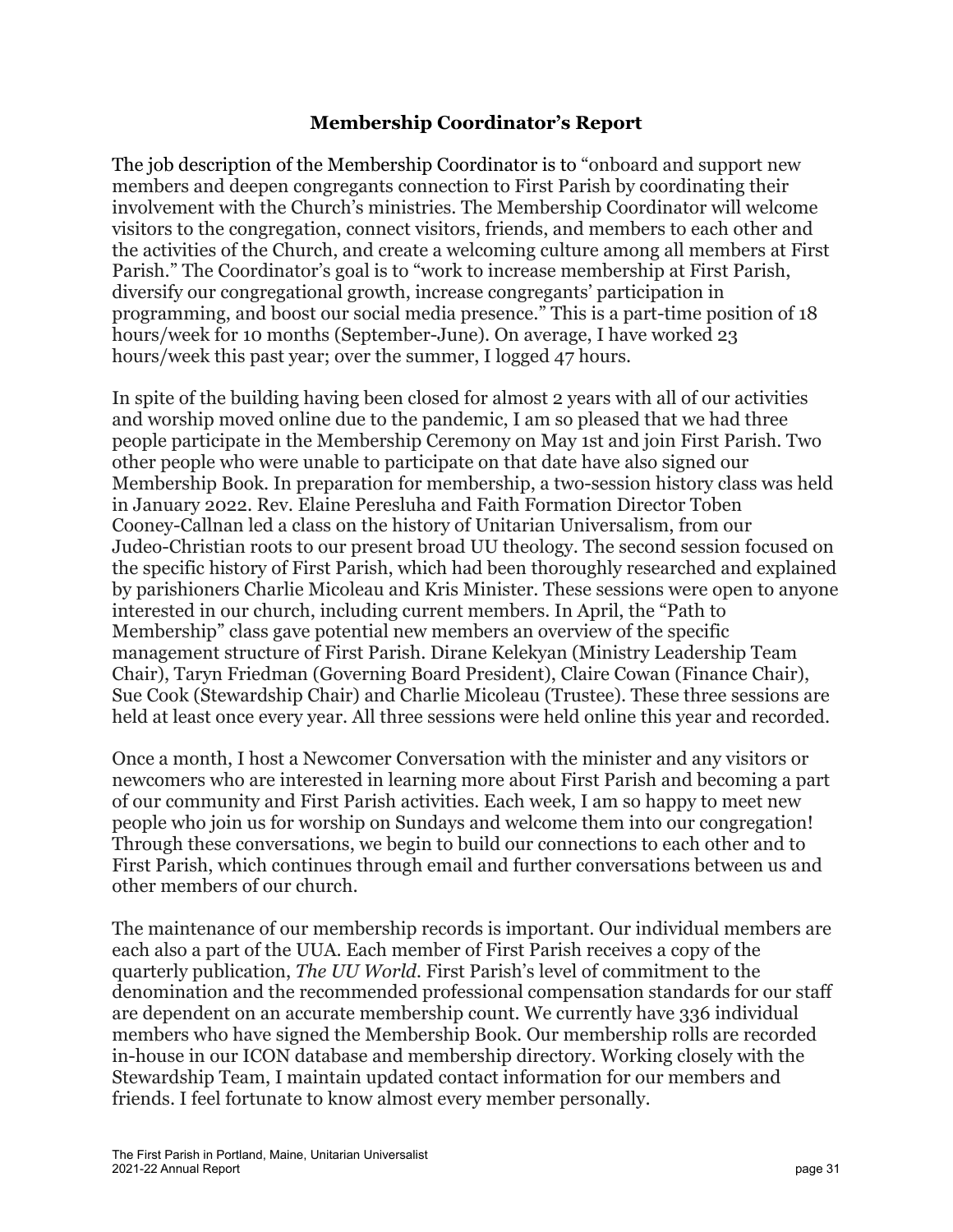As an organization, First Parish cannot function effectively in silos. I intersect with many committees' work. The Membership Team is vitally important to my job. We work together to develop activities that support their mission of "fostering community at First Parish to support membership retention and creating a welcoming environment to attract new members." The major project for this year was a food drive and the creation of festive Thanksgiving baskets for households in our congregation. Some food was also delivered to the Freeport Food Pantry for distribution to refugee families awaiting permanent housing. The connections of our members to First Parish and to one another in times of need are thoughtfully supported by the Pastoral Care Team (PCT). I connect with the PCT periodically - sharing news, mourning the death of members, calling on parishioners to deliver an Easter lily or Thanksgiving basket.

There are many details of a Sunday morning worship service which I have been involved with this year. Working with the Worship Committee, we endeavored to create a warm environment welcoming people to our online worship services. In person, the ushers cheerfully greet each person entering our Meeting House and graciously collect the Offertory. Flowers on the chancel table under the pulpit present a joyous sight and an opportunity to share in honor or memory of a loved one. Palms were provided for congregants to take home on Palm Sunday. For Easter, a bright display of spring plants and Easter lilies filled the space; donors were able to take their plant home after the service. I also track our attendance numbers and data analysis of our live streaming and share this information with the Governing Board to help gauge the effectiveness of connecting with our membership.

The safety of our congregation has been a paramount concern. The staff has worked closely together and with the Covid Task Force to implement detailed health and safety protocols during the continuing pandemic. I was able to pick up some free face masks at Portland City Hall and hand sanitizer from Portland Downtown for church use. In the fall, Toben and I created and analyzed a survey to seek input on congregants' level of comfort with returning to in-person worship. I have completed safety training for our new AED equipment and other emergency procedures. I am very pleased that we have hired a security guard to monitor the exterior to the Meeting House during worship and that the Safe Congregation Task Force organized an active shooter protection training with the Portland Police Department.

The Transition Team's work to smoothly guide First Parish through the process of finding a new settled minister is another area where accurate member information is critically important and useful. I have created member lists so that all members may be personally contacted by the Team via phone and email, created a Listening Circles sign up system, and assisted with the Minister Search Committee nominee process in many ways.

A second aspect of the Membership Coordinator's job is managing the church's social media pages. Weekly posts are made on the First Parish Facebook page and Instagram. I have attended an online webinar to learn more about this important task. This role has grown in the past year and there is still much more to do. There is much detailed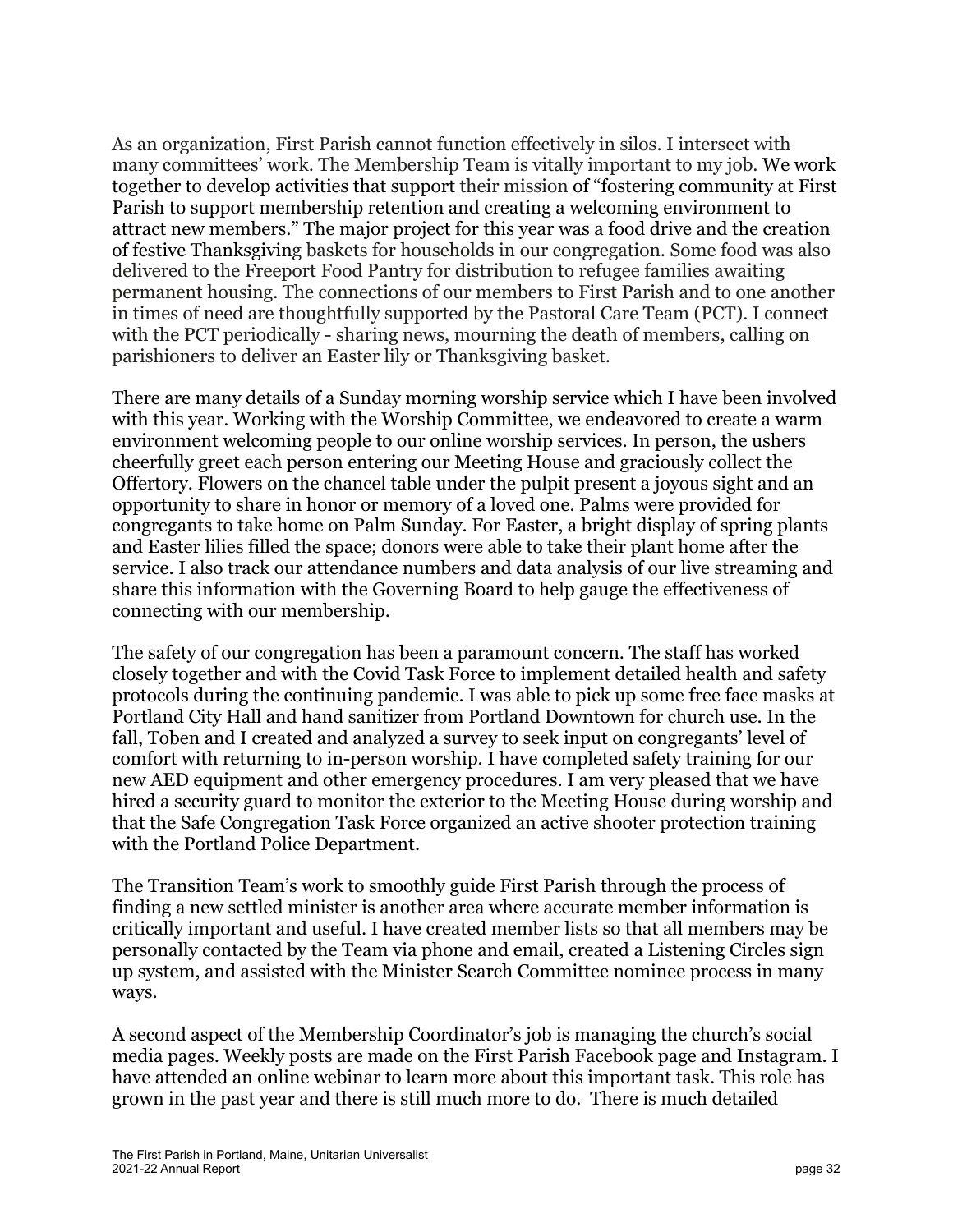information available in the data analysis about our engagement, if time allowed for the research. It would be good to react more regularly to significant current events as they occur, and post varied content about daily life at First Parish, but this position does not have enough hours for this. Now, the upcoming worship service is promoted twice during the week. Since April 2020, I have created an inspirational quotation and graphic for a Wayside Pulpit post every Wednesday. Originally begun at the beginning of the pandemic, its goal to provide a moment of reflection is still relevant. Events at First Parish are promoted on these sites and coordinated with co-sponsoring organizations such as the Wabanaki Alliance and the Poor People's Campaign. There is significant linkage with the Faith-in-Action groups and activities. It is very exciting that First Parish has been recognized by the new OUT App ([www.outqueerapp.com](http://www.outqueerapp.com)) as a safe and supportive LGBTQ+ space and included as one of their feature businesses. As a member of the Communications Team, I have crafted policies and procedures for the effective and timely use of First Parish's social media outlets. I support our Congregational Administrator, Hannah Gilman, in the weekly production of the enews and other promotional materials.

It has been a very full year! The main focus of this job is personal connections with the people of First Parish. I have enjoyed working with so many people in many different capacities to help build a strong community of friends and faith.

Respectfully submitted by Laurie Hasty, Membership Coordinator. For questions, please email [membership@firstparishportland.org](mailto:membership@firstparishportland.org)**.**

#### **Sexton's Report**

<span id="page-32-0"></span>Hello everyone! I hope that all is well with you. I have been working extremely hard on the upkeep of our beautiful building, and managing the Church For EveryBody remodel. Early this year, we began in-person services, combined with live streaming, and it is so nice to see everyone again! I am really glad that everyone is able to make their own decisions for how to stay safe during these unprecedented times. I'm grateful to you all for supporting your church, and I am happy to help along the way, however I can!

I've been working closely with the rest of our incredible Staff to keep the church running smoothly. We have all been doing an amazing job at keeping everything on track. It's wonderful to have the help of our dedicated volunteers and lay leaders, as well. Thank you to everyone who has pitched in over the last year. Many thanks to the Trustees and Buildings & Grounds Committee for all their help in the building over the past year!

We will make it through anything, as long as we continue to work together, as we have in the past! Thank you for all your love and support over the last 20 years, and as we move forward! Respectfully Submitted by your Sexton, Moe Blanchard. For questions or comments, please email the office at [office@firstparishportland.org](mailto:office@firstparishportland.org).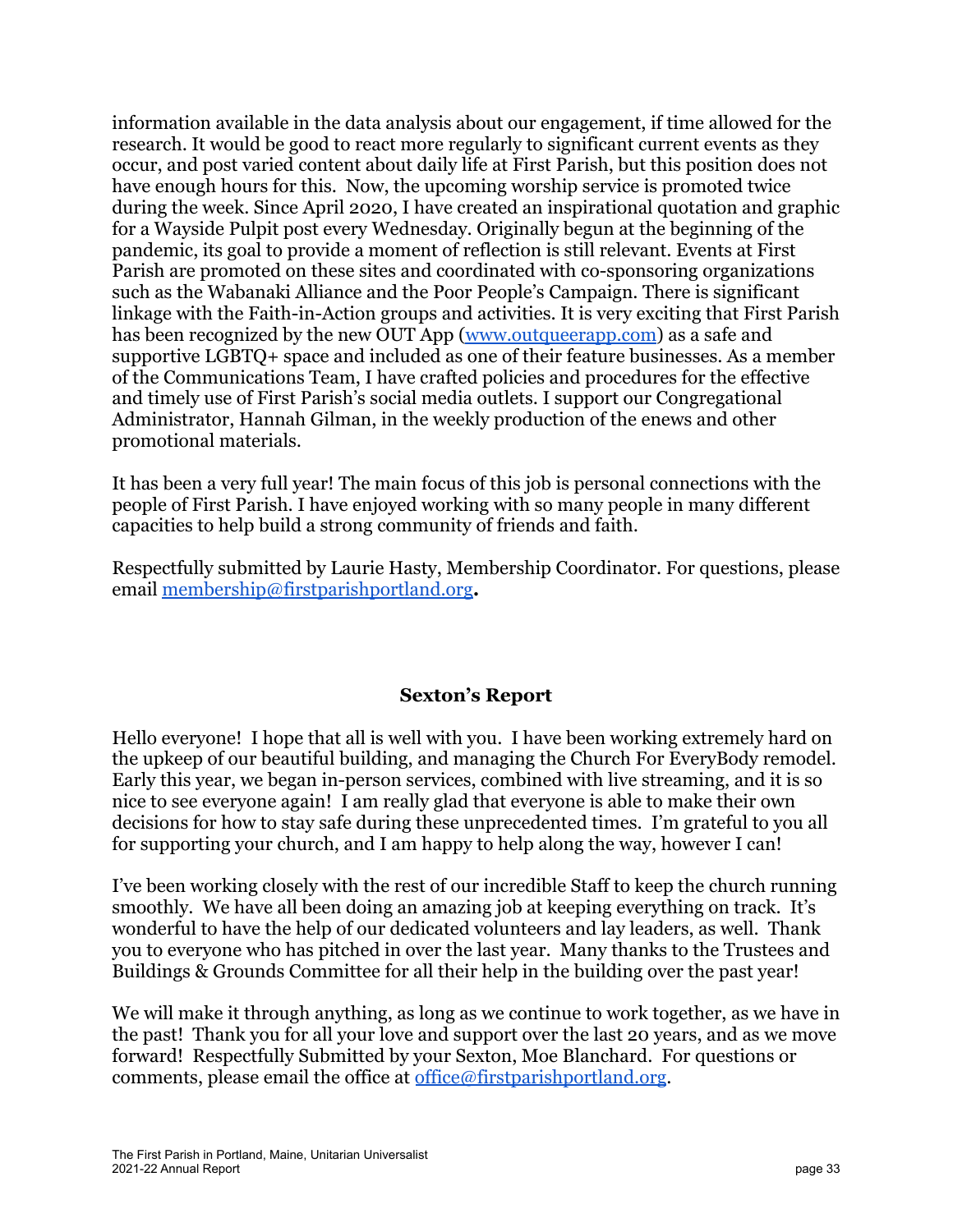#### **Congregational Administrator's Report**

<span id="page-33-0"></span>This past year has been a period with much transition for our entire Staff and congregation, and I am very grateful for the opportunity to have managed these transitions. I celebrated my one year anniversary with First Parish on March 1st, 2022, and I want to say thank you to everyone for seamlessly integrating me into our community here. I truly feel blessed to have a supportive Staff team and a large group of dedicated volunteers.

As the Congregational Administrator, my primary function is to keep the inner workings of the church running smoothly. This includes many responsibilities like bookkeeping, internal and external communication, managing rentals, directly supervising the Sexton, Membership Coordinator, and Security Guard, updating our website, creating our weekly eNews and special eBlasts, serving as Chair of the Communications Team, managing technological issues, and balancing the church and minister's calendars. There are many small details in this position that are critical to keeping the church operating cohesively.

The bookkeeping tasks that I handle on a weekly basis are small but vital. These include processing staff payroll, depositing checks, inputting data into ICON to track financial contributions, processing bill payments, writing checks, and tracking credit card expenses. For this year's Annual Report, I decided to submit a list of the accomplishments that I am most proud of from last year, in an effort to highlight the important details that I manage as your Congregational Administrator.

- I managed the transition between ministers last summer with Rev. Mary Gelfand's help and guidance. This included managing the process of reopening for rentals and working with the Covid Task Force to establish Covid related guidelines for our building.
- I helped Rev. Mary Gelfand, Rev. Elaine, and the rest of the Staff do a blessing of our entire building. This was nurturing to all of our spirits and helped us wipe our slate clean between ministers, transitions, and Covid.
- I managed the transition to the new security system, including returning all key deposits, establishing new security protocols, setting new security schedules, and getting every Staff member, volunteer, vendor, and rental client into the system.
- I assisted with the preparation of the ribbon cutting ceremony for the Church for EveryBody project. This included editing and distributing the Press Release, assisting on communications between committees and Staff, managing the preparation of the building, and loaning the church my personal canopy for the event.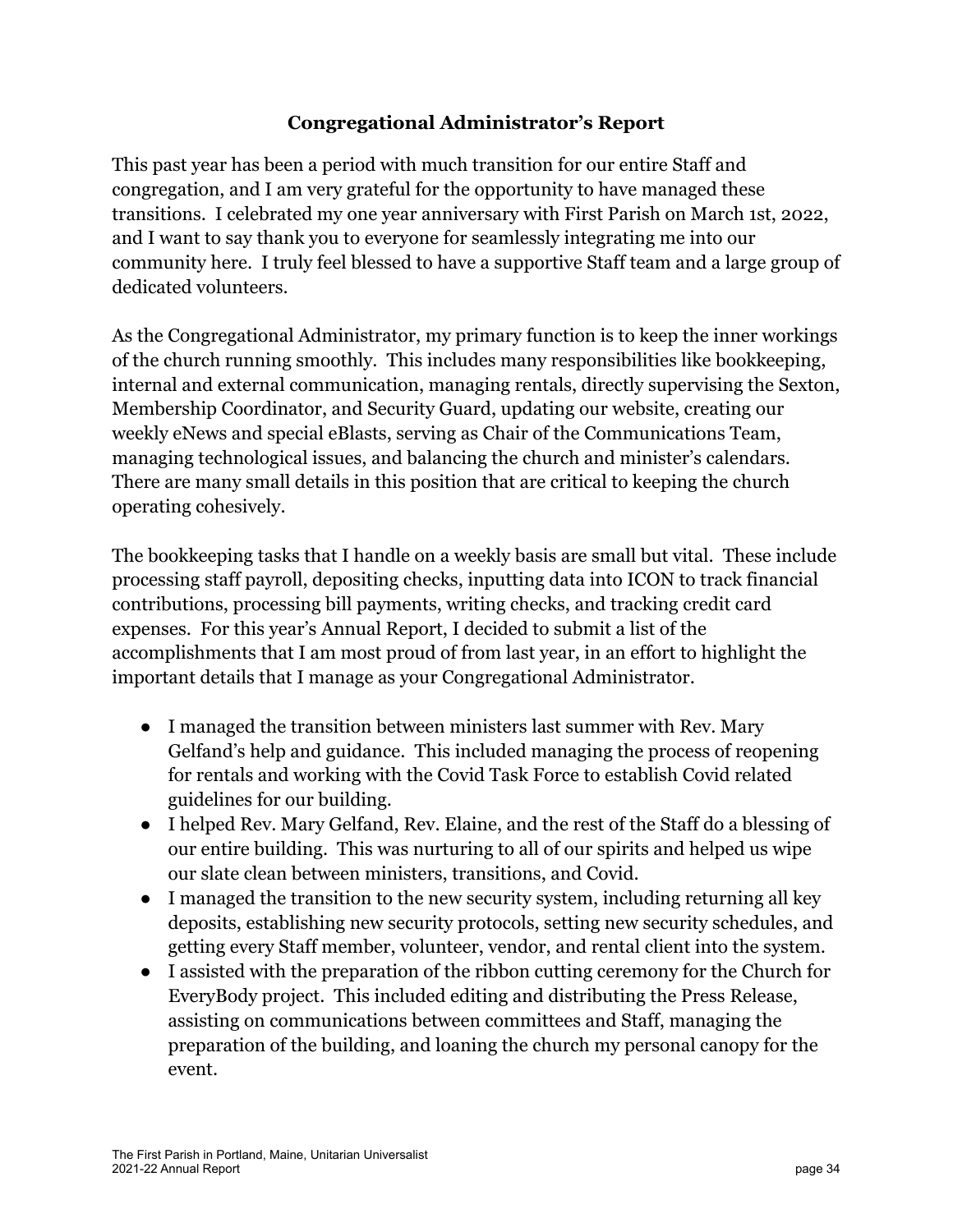- Serving as Chair of the Communications Team, I have collaborated with the other team members to create a Facebook Ethic Statement, edit and publish Press Releases, update our church informational pamphlets, gather content for our TV in the Parish Hall, strengthen communication between committees, create guidelines for social media posting, and attend webinars to increase our engagement on social media.
- I hired a new Security Guard, as the church was having a difficult time finding a company who had employees that were willing to work on Sunday mornings, unarmed and within our budget. Staff and church members were worried about their safety, so I jumped into action to handle the situation. We ended up hiring my friend, John Hamel, an Army Veteran, as a temporary subcontractor for the month of December. After he started the job and was welcomed into our community, he decided to stay on permanently.
- I worked closely with the entire Staff to reopen our Meeting House to our members and friends during the month of December. This included sending out holiday postcards to all of our members, coordinating and managing decorations for the building, creating new signage with our Covid guidelines, and managing the internal and external communications for the Worship Services.
- I have been doing a lot of extra work to increase our rental revenue over the last year, starting with raising our rental fees across the board. I also created a new rental pamphlet to market our building to potential rental clients. I took new photos from recent events and paired them with information on weddings, concerts, and memorial services.
- I spearheaded the process of the church becoming more involved with the issue of homelessness in Portland. At the same time that I was reaching out to the City of Portland to ask how we could help, they were searching for a space to hold an Emergency Warming Center for the unhoused during the Winter. We successfully opened our Community Room to the unhoused during emergency weather conditions, providing food, bottled water, warmth, winter clothing, Covid tests and vaccines, and transportation to shelters or motels at the end of the day. We even treated one person for the early stages of frostbite here! This required a lot of coordination with many organizations and volunteers in our church. It was incredible to see our community come together to donate items and their time to this cause. I especially want to give a big thank you to Jeff Logan for all his help with this!
- I have successfully established new rental relationships with three important clients. SPACE Gallery is a concert venue on Congress Street that cannot hold nearly as many attendees as we can. We have partnered with them to host larger concerts with 500+ attendees in our building; we have already hosted two of these concerts. I began a partnership with the Press Hotel, as well. Their wedding venue can only accommodate 150 guests, so they have been looking for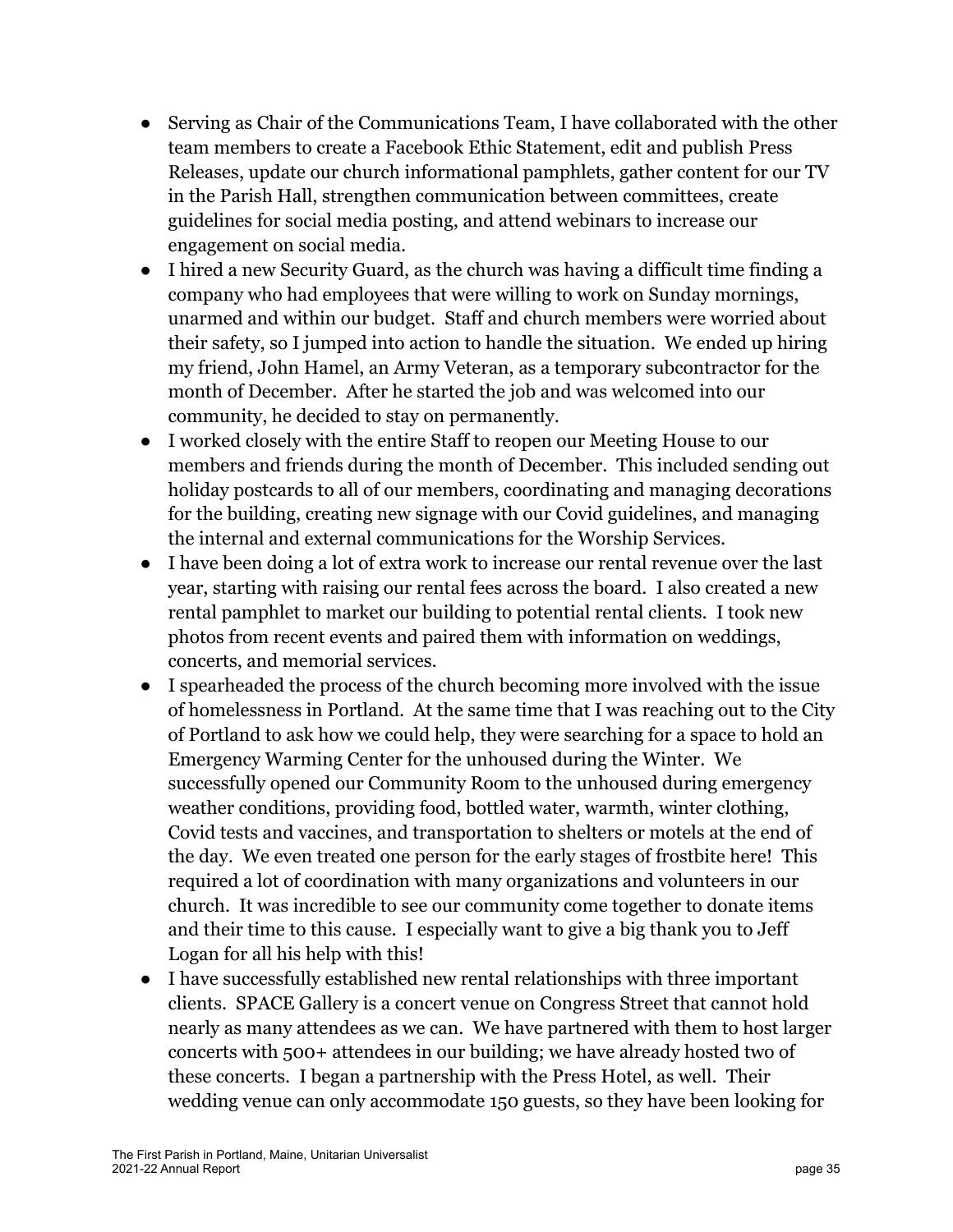another venue to partner with that can accommodate more people. We have agreed to do joint-marketing, so that we encourage our wedding clients to have their reception at the Press Hotel, and they encourage their wedding clients to have their ceremony at First Parish. I also began a strong rental partnership with Cult of Art, a Boston-based company that does burlesque and variety shows. We have already hosted two large scale events with them, and we have a third show booked for August.

- I booked 6 weddings in 2021, 7 weddings in 2022 so far, and I have one wedding booked for 2023. We had one memorial service in 2021, as well.
- I handled many safety related issues this year, as well. These include: completing my CPR/AED training and assisting Moe with his CPR/AED training, replacing expired Narcan in our building, completing a Narcan safety course with Portland Public Health, creating Narcan overdose safety kits in our building, acquiring sharps boxes for indoor and outdoor use, scheduling and participating in an Active Shooter Training with the Portland Police Department, and updating our First Aid kits.
- I organized two benefit concerts in our building (one for Ukraine and one for the unhoused in Portland) during May 2022. This was really beneficial for our community and the world at large.

This job is challenging, ever-evolving, and extremely rewarding. I am beginning to feel like I am making a difference in our community, which is invaluable to me. I am so grateful for the opportunity to be able to help others, create a more diverse community, and be a place of hope for people who need it in Portland. Respectfully submitted by Hannah Gilman, Congregational Administrator. If you have a question or would like to give feedback, please email [office@firstparishportland.org.](mailto:office@firstparishportland.org)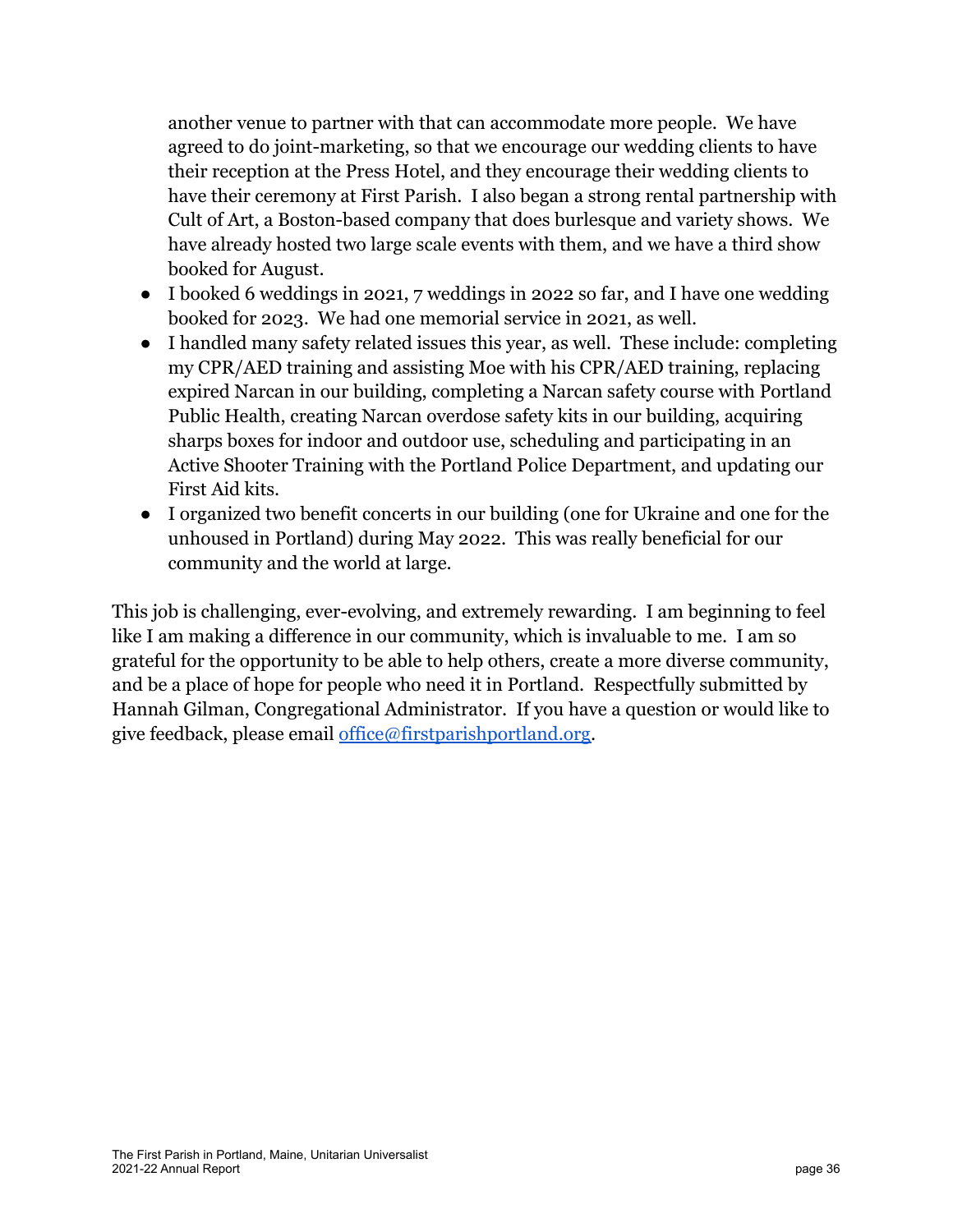#### **Interim Minister's Report**

<span id="page-36-0"></span>With the physical departure of Rev. Christina Sillari in June of 2021, First Parish in Portland began its process of grieving, remembering, appreciating, and letting go of this eleven-year shared ministry. Each member carries a slightly different memory of Rev. Christina's ministry, the work accomplished during those eleven years, the visions fulfilled, and the dreams that will have to wait. Much of the emotional processing of that ministry was overshadowed by the ongoing presence of the pandemic, disrupting in-person goodbyes, norms of worship, work, and the very social fabric so essential to this congregation's identity and vitality. Mary Gelfand and Mark Gallup stepped in for the summer to support the congregation's ministry in worship and pastoral care.

Upon my arrival on August 15, 2021, Mary and Mark supported me as I began working with the Worship Committee, Worship Weavers, Staff, Governing Board, Trustees, Ministry Leadership Team, and Pastoral Care Team to understand and appreciate the many layers of shared ministry and priorities of the congregation. It became immediately clear to me that First Parish was managing deep levels of commitment to a wide variety of priorities with spreading disengagement due to the pandemic, virtual worship, and lack of in-person engagement. Faith-in-Action, Finance, Stewardship, Faith Formation, and Buildings & Grounds had all been competing for limited resources, the time of members, and attention of staff.

The Worship Committee and Weavers performed above and beyond the call of duty during the pandemic and following Rev. Christin's departure. Upon my arrival, they were committed, responsible, and exhausted. The months of extraordinary effort had left them depleted, overwhelmed by the responsibility of assuring quality worship. They slowly disbanded over the Fall. Scott Wheatley also departed at the end of the year for family health needs. John Powell replaced Scott briefly as our Interim Music Director. Since his departure Richard Burbank, the choir, our accompanist Matthew Jones, and the Music Committee have stepped up to assure musical offerings for worship.

The Safe Congregation Committee's Covid Task Force created a dynamic set of parameters, identifying phases for reopening and guidelines that would indicate the safety for reopening. The shifting nature of Covid, the emerging variants, and statistical data made it necessary to form a team that could utilize the guidelines while equally considering the financial implications of remaining closed, the mental and spiritual health of our members, safety of families and children, our aging adults, and the very existence of the church itself. That team has been meeting almost monthly since the beginning of 2022 to decide gradual, safe, balanced decisions on reopening slowly.

Upon my arrival, I formed a Transition Team to support the transition process and integrate all of the many facets of First Parish. I welcomed Marcy Makinen, Bruce Carver, Sammy Riegel-Burbank, Jen Caswell, John Schaberg, and Angus Ferguson into the planning of our interim transition. We began with Listening Sessions using an Appreciative Inquiry process to capture what was on people's minds. It became very clear, very quickly that people were not very interested in yet another zoom experience. For those who did attend, Covid and getting back to church was what was most on their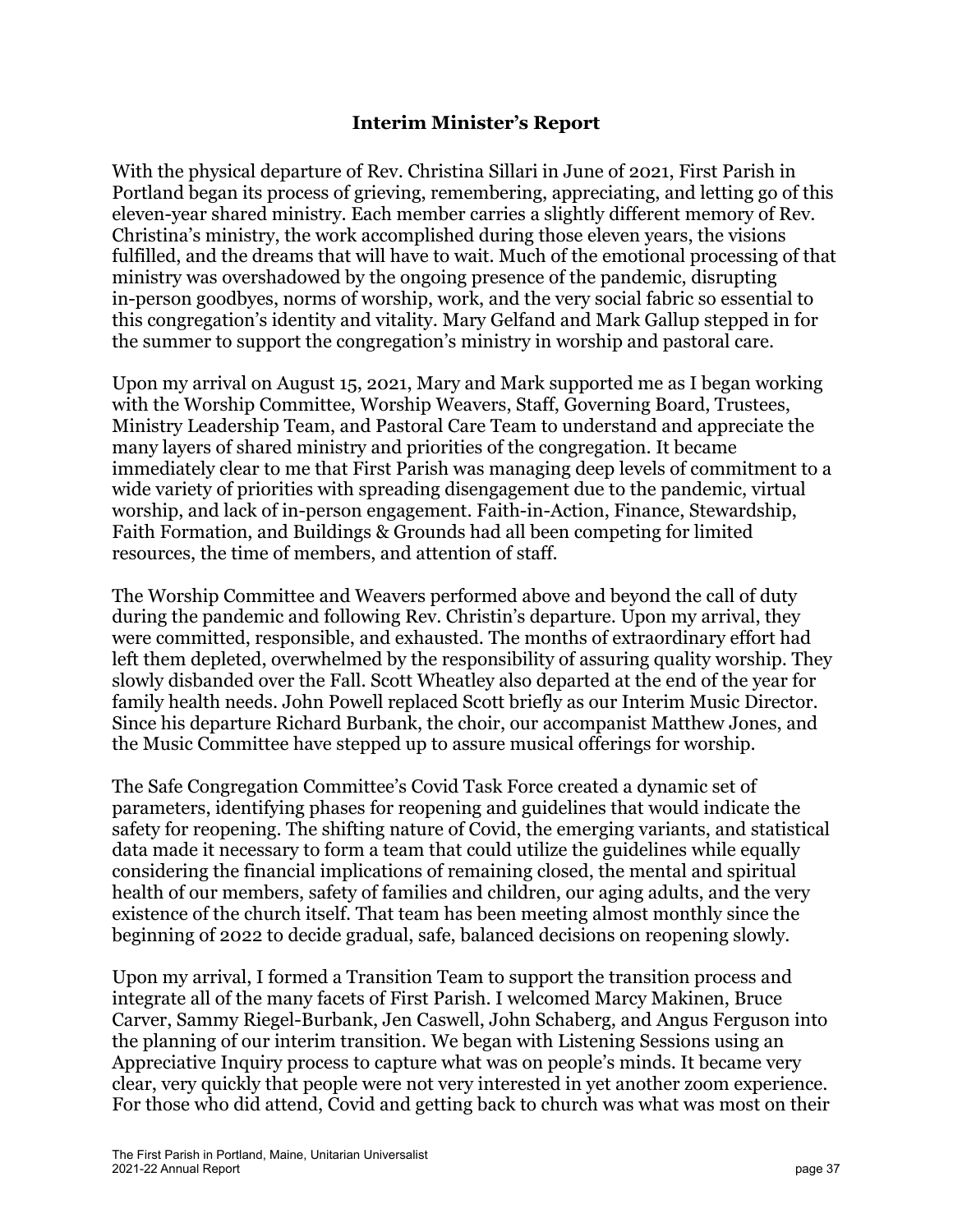minds. Additional questions about the interim and the search for a settled minister were part of those conversations. We conducted 38 listening sessions with 2- 12 people each. The participants included random individuals, Chalice Circles, and committee members.

In the Fall, John Schaberg resigned from the Transition Team to travel, and we welcomed Richard Hooks-Wayman onto the team. We also transitioned our work from our focus on the listening session to the process of selecting a Ministerial Search Committee (MSC). At the beginning of 2022, we had structed a process for calling each and every member of First Parish to solicit their nominations for the search committee and to check in on their well-being and feelings about First Parish. Over 30 leaders made over 300 phone calls, and we obtained 100 names nominated for the search committee. Angus Ferguson also resigned from the Transition Team to pursue other passions.

The Transition Team checked in with each of the nominees, sharing the details of the role that the MSC members would play, and confirming if each nominee was willing to serve on the committee. Of the 100 nominees, 13 people agreed to serve and completed an application to assess their skills for being on the MSC. The bios of Allen Armstrong, Betsy Garnett, Dirane Kelekyan, Kip DeSerres, Kris Minister, Jake Kulaw, Jason Shedlock, Jenn McAdoo, Marianne Hill, Mary Wheeler, Philip Ptacin, Sue Cook, and Tom Rogers were posted and the online and in-person ranked choice voting began.

Allen Armstrong, Mary Wheeler, Jake Kulaw, Jason Shedlock, Sue Cook, Tom Rogers and Jenn McAdoo were chosen for the Ministerial Search Committee. That slate will be presented to the congregation at the Annual Meeting on June 12th for confirmation. The Governing Board will charge the MSC and the ministerial search will begin. So much effort, so inclusive a process, and the level of engagement of the entire congregation is to be commended and appreciated. I am so very grateful for all the collaborative effort that went into making this selection of a diverse, representative committee. All the callers, voters, nominees, applicants, and the final choices deserve our deep gratitude and praise for the successful process that selected this stellar team. Now, the Transition Team and I will shift our attention and intention to supporting the search. We will help members of First Parish articulate the identity of First Parish and a vision for its future, so that you will be able to recognize and call the very best minister for this next era in your long and meaningful history.

As I close this report, I realize there is so much more that shaped and informed our ministry together. I look at all I have written and wonder how we did all this? How are we managing to weave and shape the future of this congregation with all that we have integrated and confronted in our world? I haven't even mentioned the war, inflation, the social underpinnings of our ministry, or the stellar work of our Faith-in-Action team, winning the coveted Bennett Award for their work with the Wabanaki Alliance. There is so much more to say about stewardship, budgets, building renovations, and the completion of the CFE campaign. All that was swirling around, and so much of what I have accomplished has been due to the competent leadership of others. Thank you all. Your reports will reflect whatever I have missed here. Know that I see, love, and